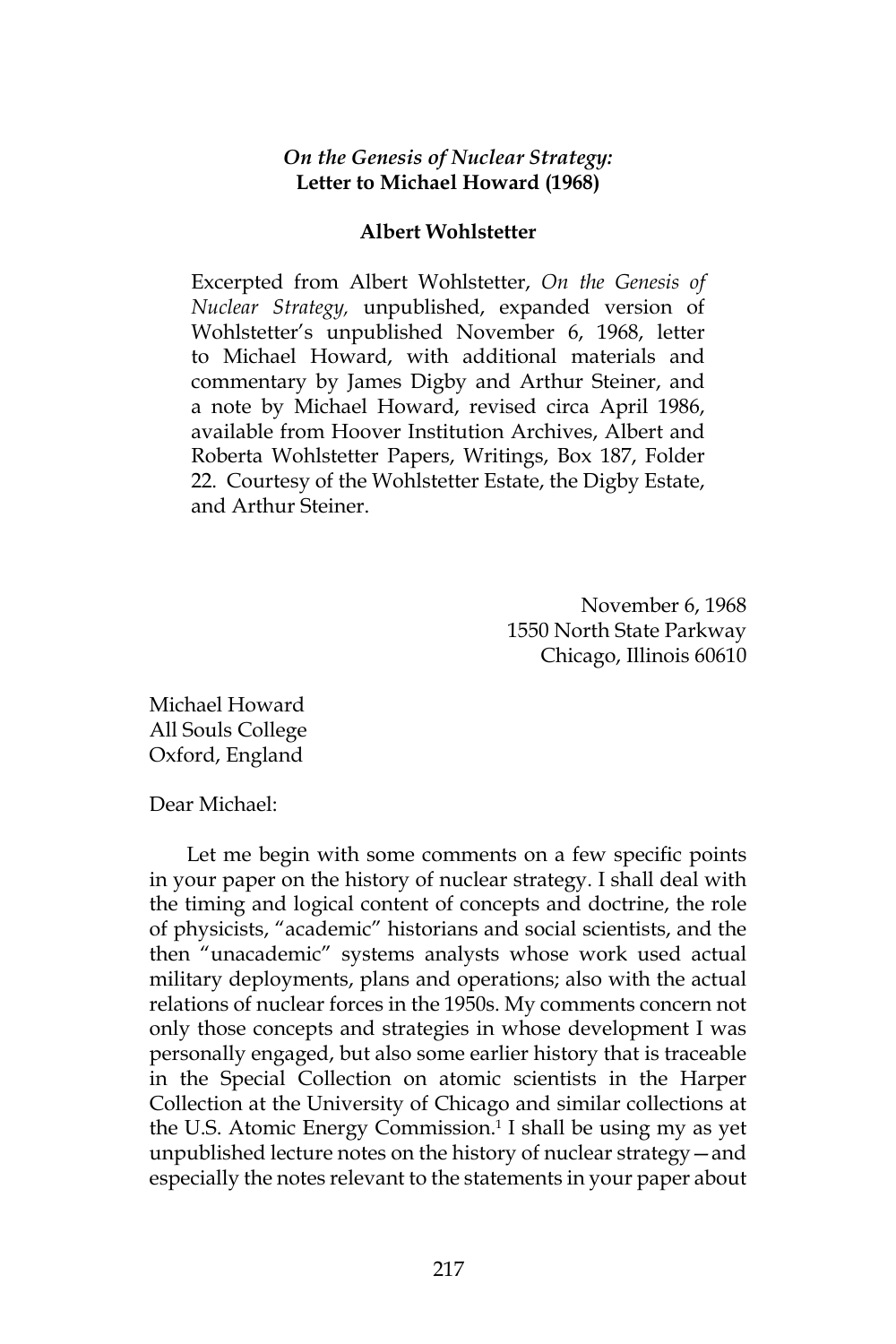how nuclear weapons were seen to affect and how they affected the stable deterrence of war; and the genesis of the first-strike, second-strike distinction.

First, your pages 4ff:2 You contrast the lay notion that nuclear weapons would transform the entire nature of war with the judgment of professionals:". . . for the professional they made remarkably little difference. . . ." You suggest that the professional, including not only the military but also scientists who had long experience of military planning, held the latter view, and cite Blackett and Bush as examples.<sup>3</sup> Then you contrast a few "academics" who were thinking ahead of what you assume to have been the state of the art for the ten years following the initiation of planning in NATO at the end of the 1940s.

However, the very first contrast made—that between the professional and the layman—will not sustain examination; and the state of the art in the 1950s was not what you suggest. The physicists connected with the Manhattan Project (including some fitting your description as experienced with military planning) were the first to see that nuclear weapons made a great difference—though their understanding was understandably deficient. The "difference" made is actually multiple and complex. Some differences were critical much earlier than you suggest. NATO plans in 1949 and later did not recognize the impending technical environment in which they would operate in the 1950s. Finally, academic social scientists and historians, like Viner, Brodie, and Fox,4 did indeed have important insights in 1945 and 1946, but they did not foresee the possibility that nuclear attacks on nuclear strategic forces raised an entirely new order of problem requiring a major distinction between "first-strike" and "second-strike" forces. Indeed, in some respects, they were even further from seeing the problem than the physicists—who caught inconsistent glimpses of it.

As my brief talk at Oxford indicated, it was mainly those rival institutions who didn't have the bomb at the war's end (such as the Navy, the ground Army—and the Russians) who then said it made little difference. And politicians and professionals associated with these bombless ones said the same. Military professionals connected with the Army Air Corps, and those concerned with strategic bombing in particular took an opposite view. (The War Department public statements uneasily tried to bridge its air and ground advocates' views.)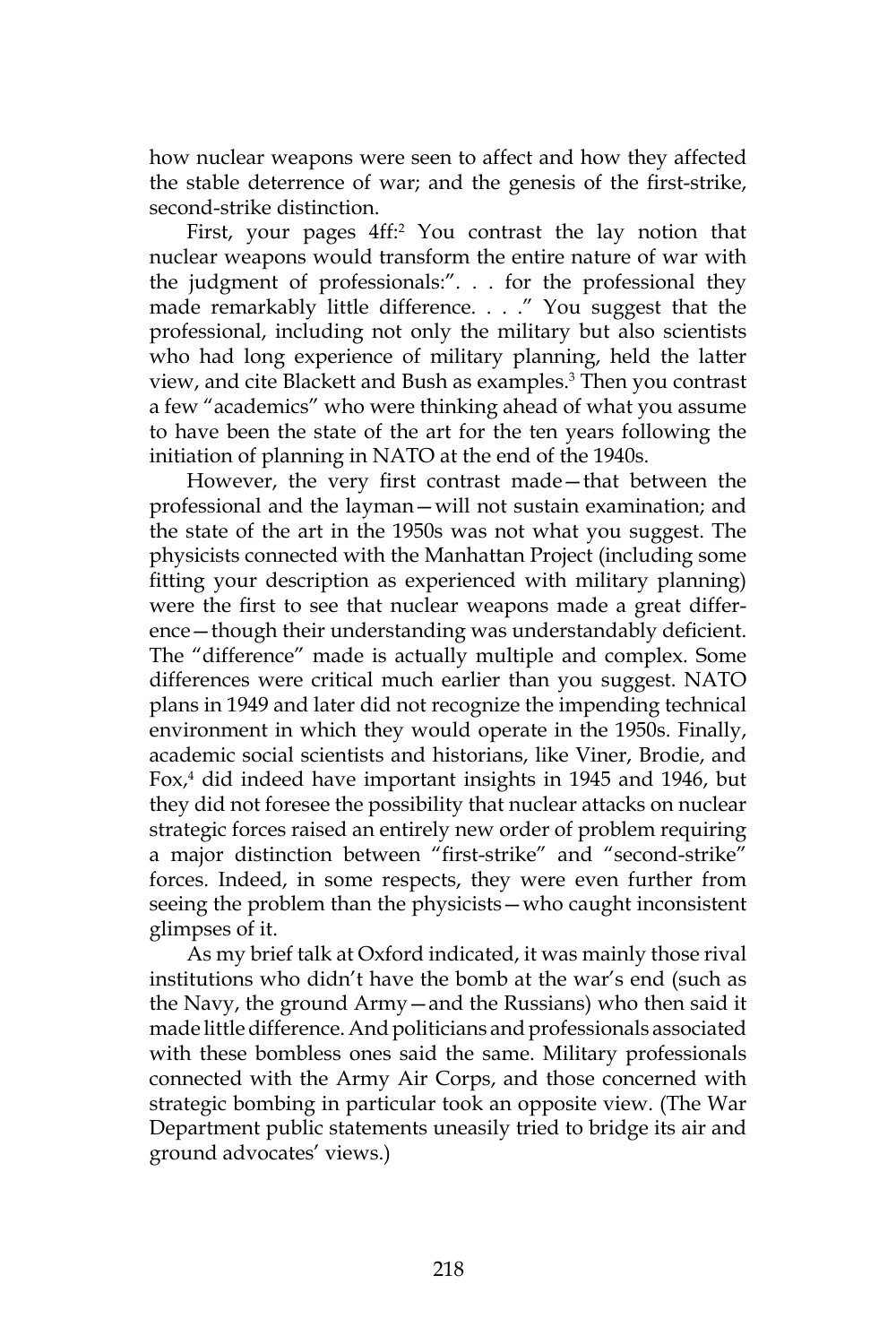The physicists connected with the Manhattan Project at first almost unanimously held that the bomb changed things completely. Item 1 in the four-point "Creed" of the Federation of American Scientists read: "1. The bomb is a revolutionary weapon." But then after 1946 these scientists began to associate themselves with one side or another in the factional disputes. The majority gradually reversed the absolutist position they had previously taken that there was no defense against nuclear weapons, that it was "one world or none."5 But this was after the end of 1946 when the Russians turned down the Baruch Plan and it was clear that there was not going to be one world. The physicists then looked more soberly at the "many-world" alternative to none. For the first half of the 1950s, in fact, the majority faction of physicists swung to the opposite of their first extreme. Vannevar Bush, whose 1949 views you cite, illustrates perfectly both the initial position and the change. His memoranda<sup>6</sup> on September 30, 1944, stated that nuclear weapons were of world-shaking importance, that they would soon place every population center in the world at the mercy of the nation that struck first, etc.

Let me expand a little on the initial position of the natural scientists and engineers connected with the Manhattan Project. And then let me treat the views of Viner, Brodie, and Fox in relation to those of the Manhattan Project scientists. I think it is clear that each of these groups had vital insights. Neither, however, can genuinely be said to have understood "the whole concept of a stable balance of second-strike forces" (your p. 5)7 in the plain sense in which the phrase is used today and in which it was defined. Moreover, when looked at historically it is possible to see why, for all the honors they deserve, they were not likely to have foreseen the relations of forces that called forth the distinction in the early 1950s.

### The Manhattan Project Scientists

A good place to begin with the early views of the atomic scientists is the "Prospectus on Nucleonics" by a committee headed by Zay Jeffries that included Enrico Fermi, James Franck, T. R. Hogness, R. S. Mulliken, R. S. Stone, and C. A. Thomas. It was dated September 1944. It contains several ideas that became commonplace immediately after Hiroshima.8

The first was the recognition of the enormous increase in destructiveness enabled by nuclear weapons, and, coupled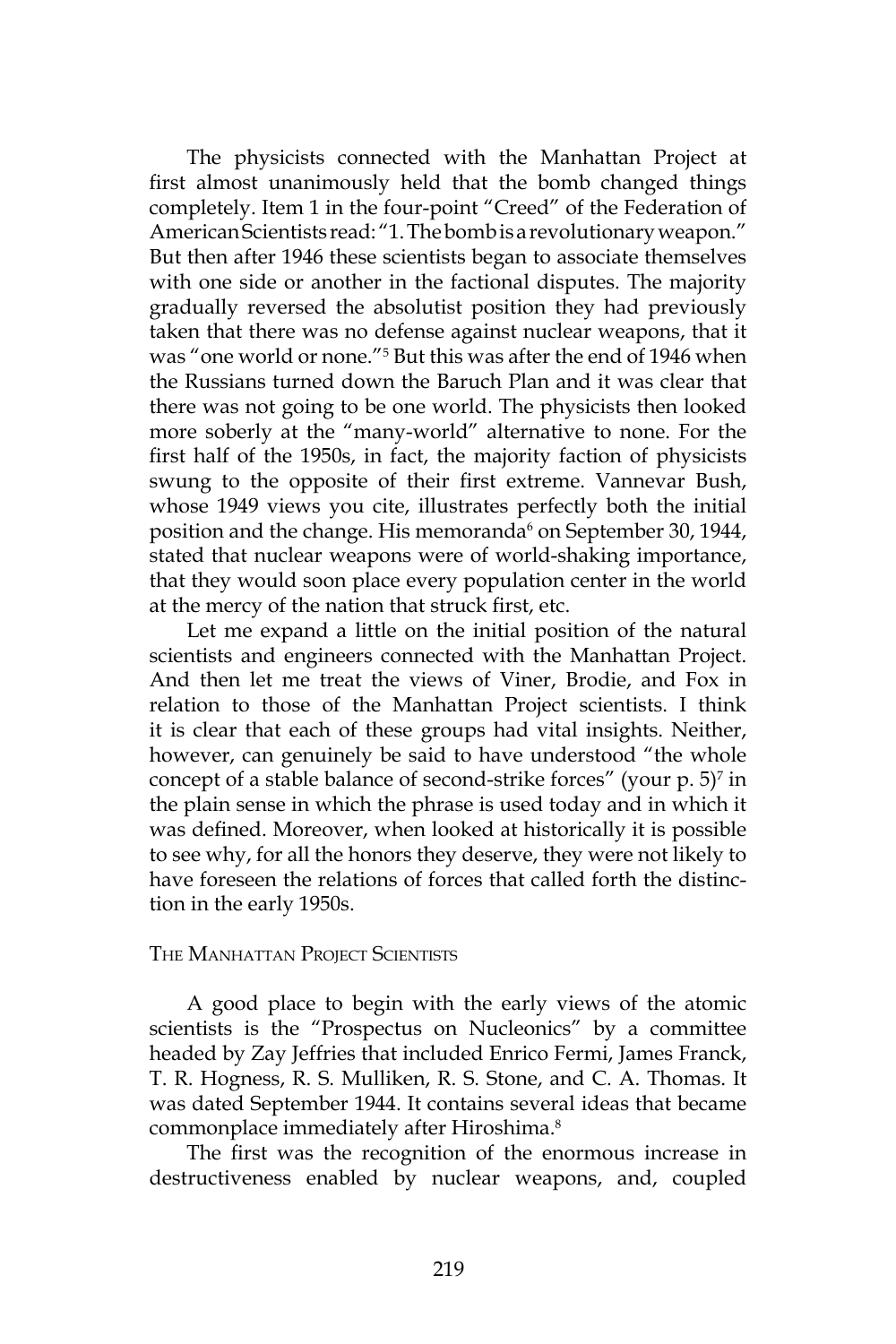with this recognition, the insight that simply overmatching an adversary's bombs is not strictly in point.

A nation, or even a political group, given the opportunity to start aggression by a sudden use of nuclear destruction devices, will be able to unleash a "blitzkrieg" infinitely more terrifying than that of 1939-40. A sudden blow of this kind might literally wipe out even the largest nation—or at least all its production centers—and decide the issue on the first day of the war. The weight of the weapons of destruction required to deliver this blow will be infinitesimal compared to that used up on a present day heavy bombing raid. . . .

The second was the idea of the prospect of nuclear retaliation as, it is to be hoped, something that might paralyze an aggressor.

The most that an independent American nucleonic rearmament can achieve is the certainty that a sudden total devastation of New York or Chicago can be answered the next day by an even more extensive devastation of the cities of the aggressor, and the hope that the fear of such a retaliation will paralyze the aggressor.

On both counts, the Jeffries Committee deserve very early credit. Yet, if one examines the statements closely, both analytically and in their historical context, some essential limitations emerge.

First, like almost everyone else for years to come, members of the Jeffries Committee were thinking primarily of production centers and cities as the natural targets for nuclear attack. Your quotation from Vannevar Bush in 1949 (and Bush's 1944 memoranda as well) display the same presumption: "They could undoubtedly devastate the cities and the war potential. . . ." For a good many reasons, some of which I have described elsewhere,<sup>9</sup> the notion was ingrained very early that an atomic weapon is essentially a weapon of "mass destruction" or "terror" to be used as the Americans used it at Hiroshima. Eugene Rabinowitch, the editor of the *Bulletin of the Atomic Scientists*, and two other physicists from the Metallurgical Laboratories in Chicago wrote that "Atomic bombs are weapons used only against large cities and industrial centers. Therefore, if both sides in a conflict have enough atomic bombs to wipe out each other's cities, they are in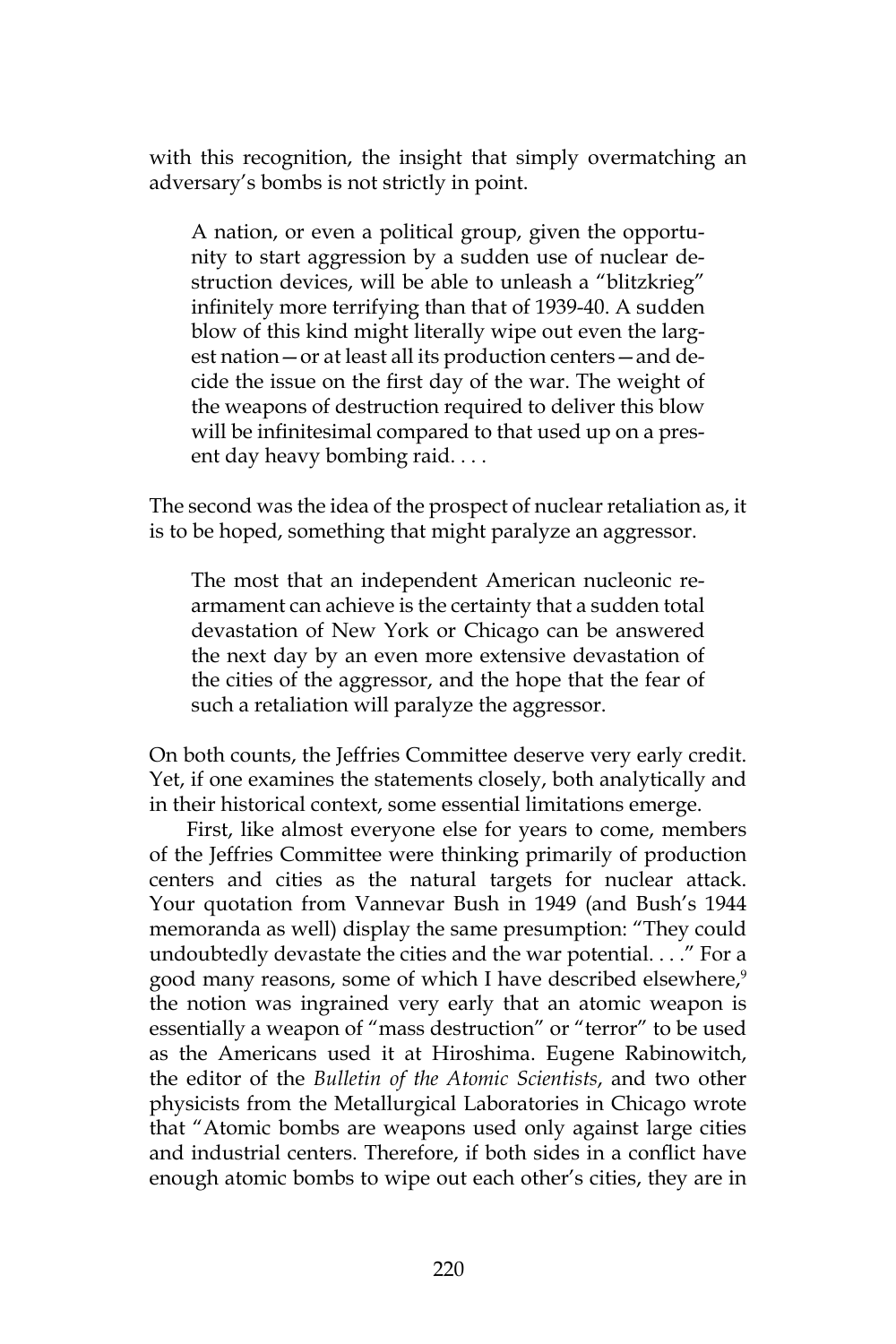approximately equal position, even if the one has three times more bombs than the other." (*Life,* October 29, 1945, p. 46.) The famous Franck Report, which was dated June 11, 1945, proceeded on the same assumption: "Atomic bombs containing a larger quantity of active material but still weighing less than a ton may be expected to be available within ten years which could destroy over ten square miles of a city. A nation able to assign 10 tons of atomic explosives for the preparation of a sneak attack on this country can then hope to achieve the destruction of all industry and most of the population in an area from 500 square miles upwards." (Signed by J. Franck, D. J. Hughes, J. J. Nickson, E. Rabinowitch, G. T. Seaborg, J. C. Stearns, and L. Szilard.)10 Whether cities were the only targets or just the preeminent ones, phrases like "weapons for mass destruction" came to be used as synonyms for "atomic weapons." So they entered the language and so they continue to color our thought, even though we have long since come to see the critical importance of other targets quite detached from masses of people. As might be expected, Oppenheimer in 1945 summarized with characteristic eloquence the essentially universal view of an atomic weapon: "Surprise and... terror are as intrinsic to it as are the fissionable nuclei."<sup>11</sup>

Oppenheimer's understanding had been formed in the circumstances of the original use of the weapon. The Interim Committee and the Scientific Panel, of which Oppenheimer was a member, were seeking as a target "a vital war plant employing a large number of workers and closely surrounded by workers' houses."12 As was not infrequently the case in the strategic bombing debate between the wars, there was a certain ambivalence about the purpose of destroying "closely surrounding" civilian workers and their houses in addition to the "vital war plant." The flow of products from a war plant, however "vital," supported the war only by way of a pipeline of material to the fighting. Interrupting the material flow would reduce stocks and have an indirect and delayed effect. So also for the plant workers taken simply as a factor of production. But the sudden act of annihilating the plant and the workers could shock and inspire terror and so have a direct and immediate effect on the popular and governmental will to continue the war. Standard doctrine of strategic bombing, both English and American, stressed not only the destruction of warsupporting industry, but also the weakening of an adversary's will to resist. Though the Interim Committee and the Scientific Panel agreed that "the United States ... could not concentrate on a civilian area," it chose a war plant closely surrounded by workers'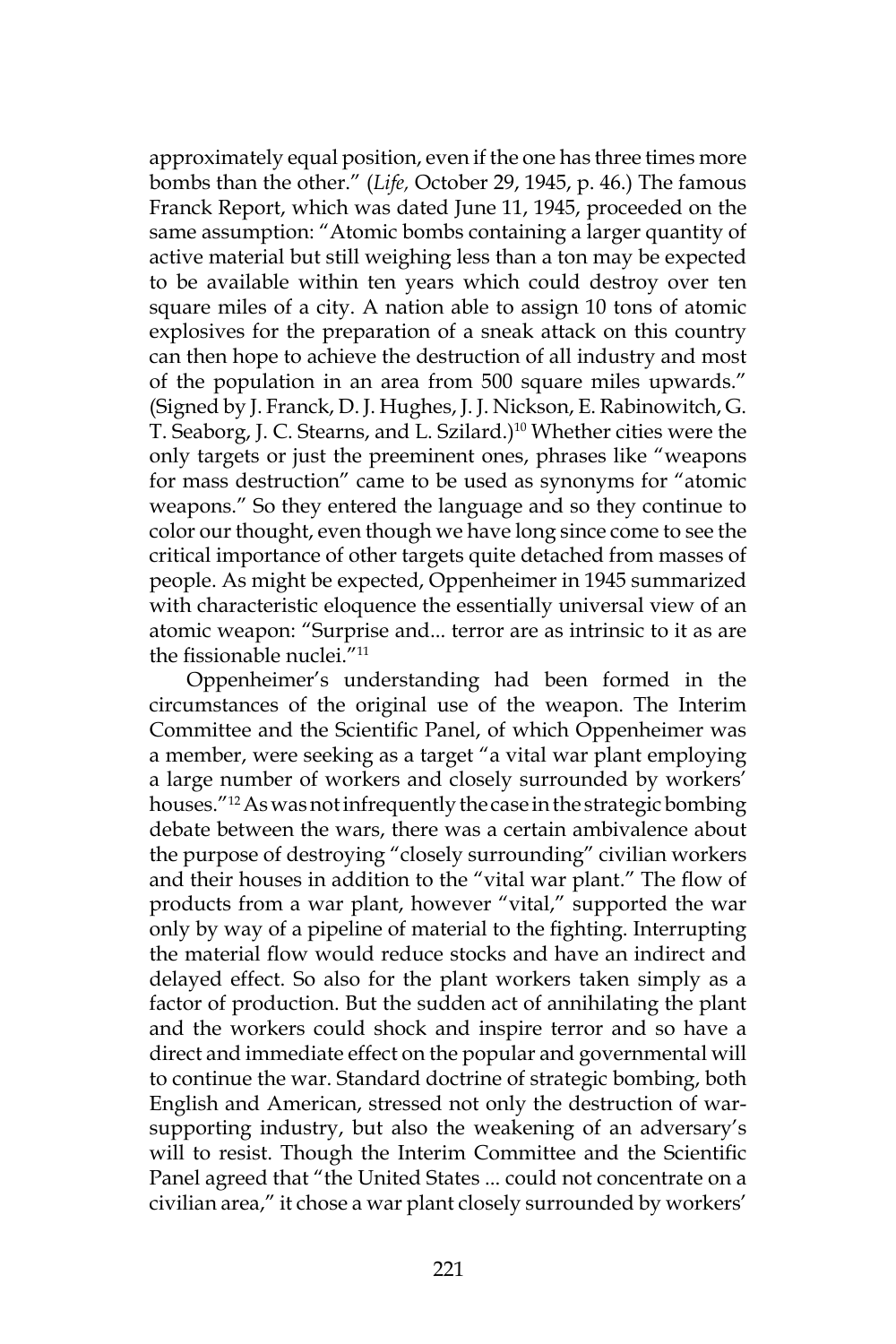houses "to make as profound a psychological impression on as many of the inhabitants as possible," to administer "the maximum surprise shock."

Surprise at Hiroshima had then a function quite different from its role in surprise attack on nuclear forces. It reduced the probability that the active defenses would be alerted and the single unescorted plane carrying the A-bomb intercepted. But even more important, since delivery could have been assured by other devices—for example, by an escort of hundreds of planes surprise was an intrinsic element in the terror and shock aimed at and achieved. It is easy to see why terror, and surprise in relation to terror, were seen not only by prominent members of the Scientific Panel, but also by the Manhattan Project physicists and by a wider public, as the essentials after Hiroshima and Nagasaki. The A-bomb was preeminently a weapon to be used against population centers or against industry embedded in population centers.

That this was an almost universal view of the Manhattan Project physicists I can confirm on the basis of an examination of hundreds of their statements made from 1944 to 1946. This view led to other consequences I cannot elaborate on in this letter. For example, it displaced the matching of weapons against weapons with an equally mechanical numerical matching of bombs against cities. This in turn led to the stereotypes of "overkill" in which numbers or total yield of bombs are compared with total population (now usually the population of the world). And it led natural and social scientists to take degree of urbanization as the measure of a country's vulnerability. In 1945 and 1946 this was taken to imply the intrinsic disadvantage to the United States in an arms race with the Soviet Union; and when after 1946 physicists began to think of defense as an alternative to world government, they thought of defending cities and began by talking especially of one most costly and implausible measure—namely to outrace bomb stockpiles by multiplying and dispersing cities.

However, what is essential for this letter is the way their view of the bomb as preeminently a city-destroyer blinkered them as to the possibilities of using it to destroy strategic nuclear forces. Perhaps the most revealing testimony in this respect is that of the Nobel Laureate Irving Langmuir.13 I mentioned it in my talk at Oxford. He pictures four stages in an arms race: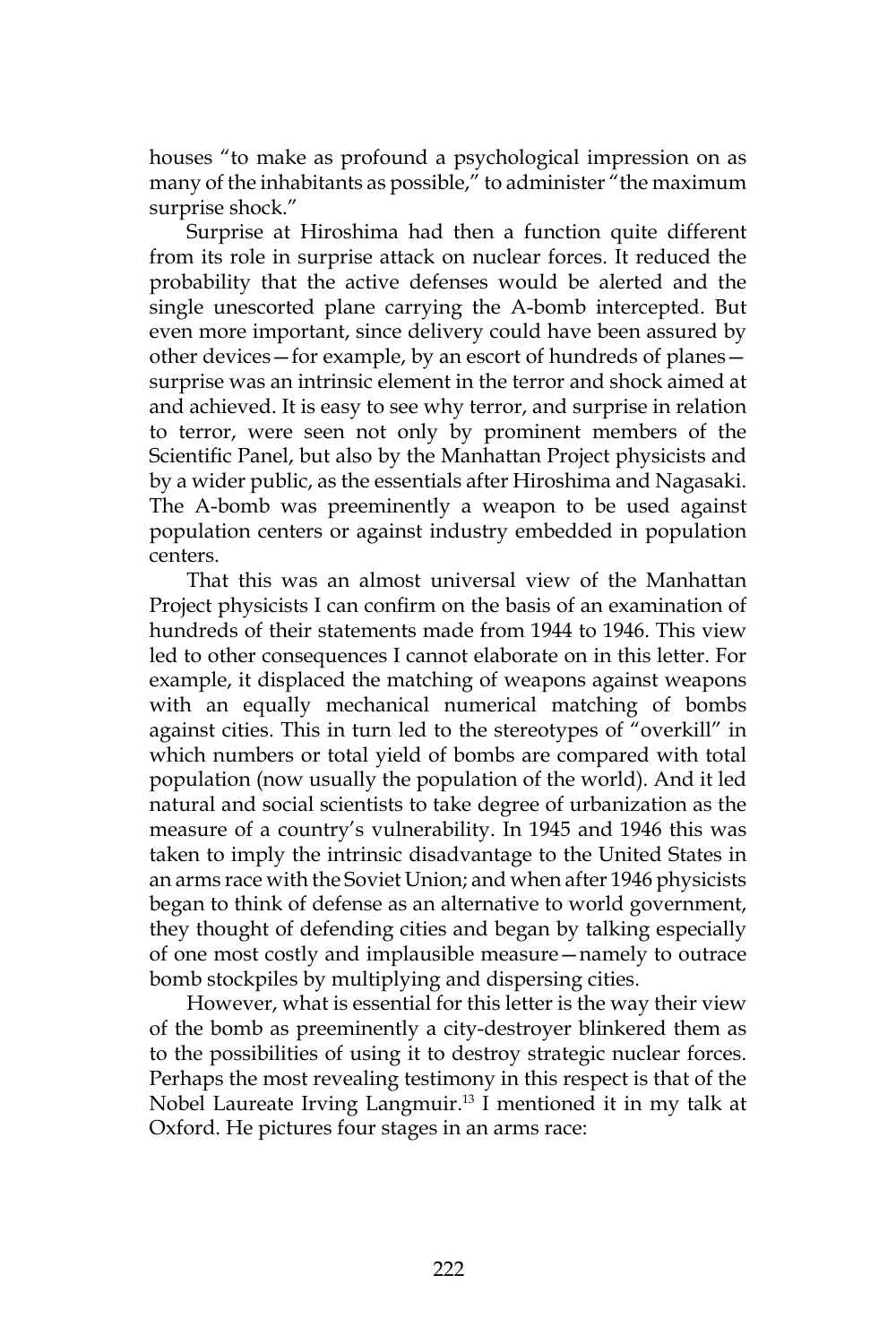1. We alone have atomic bombs. We are then secure at that time. 2. Other nations also have atomic bombs, but they haven't enough to destroy all our cities; but we have enough to destroy all of theirs. We are still relatively secure, and nobody is likely to start an attack under those conditions. 3. Two or more nations have enough bombs to destroy all cities, perhaps 10,000 bombs of the kind that we have now. That will probably come in an armament race. Retaliation, however, would be expected and that would be a deterring factor, but perhaps not decisive.

As was mentioned yesterday, and I think discussed by General Groves, 40,000 people might be wiped out in the United States by an attack of that kind, and it would not help us much to destroy 40,000,000 people in the nation of attack. . . .

There is, however, a fourth stage which would automatically come sooner or later in any unlimited armament race. We can confidently assume that there are going to be discoveries made in this field. They may be made 4 to 5 years hence. They may be made 10 or 15 years hence, but it is almost certain that we will have atomic bombs a thousand times as powerful as those that now exist by means that are now undiscovered.

It could be done by a cheaper means of production. Instead of producing 10,000 bombs, it is conceivable that by cheaper means of construction you could have 300,000 bombs.

That would be enough to treat every square mile in the United States the way Hiroshima was. There would then be no retaliation. There wouldn't be 60 percent of the people left; there might be 2 percent of the people left, and under those conditions you can see what happens in the world.

In short, so fixed was the notion that cities or production centers were the primary targets for nuclear weapons that Langmuir could only foresee nuclear damage to nuclear retaliatory forces when there would be enough bombs to cover the entire country—and so inevitably, as a by-product, nuclear strike forces too! The 300,000 bomb calculation is quite typical of the gross computations of the time. Langmuir took the 10 square mile damage area sometimes $14$ roughly estimated for Hiroshima and, assuming square bombs,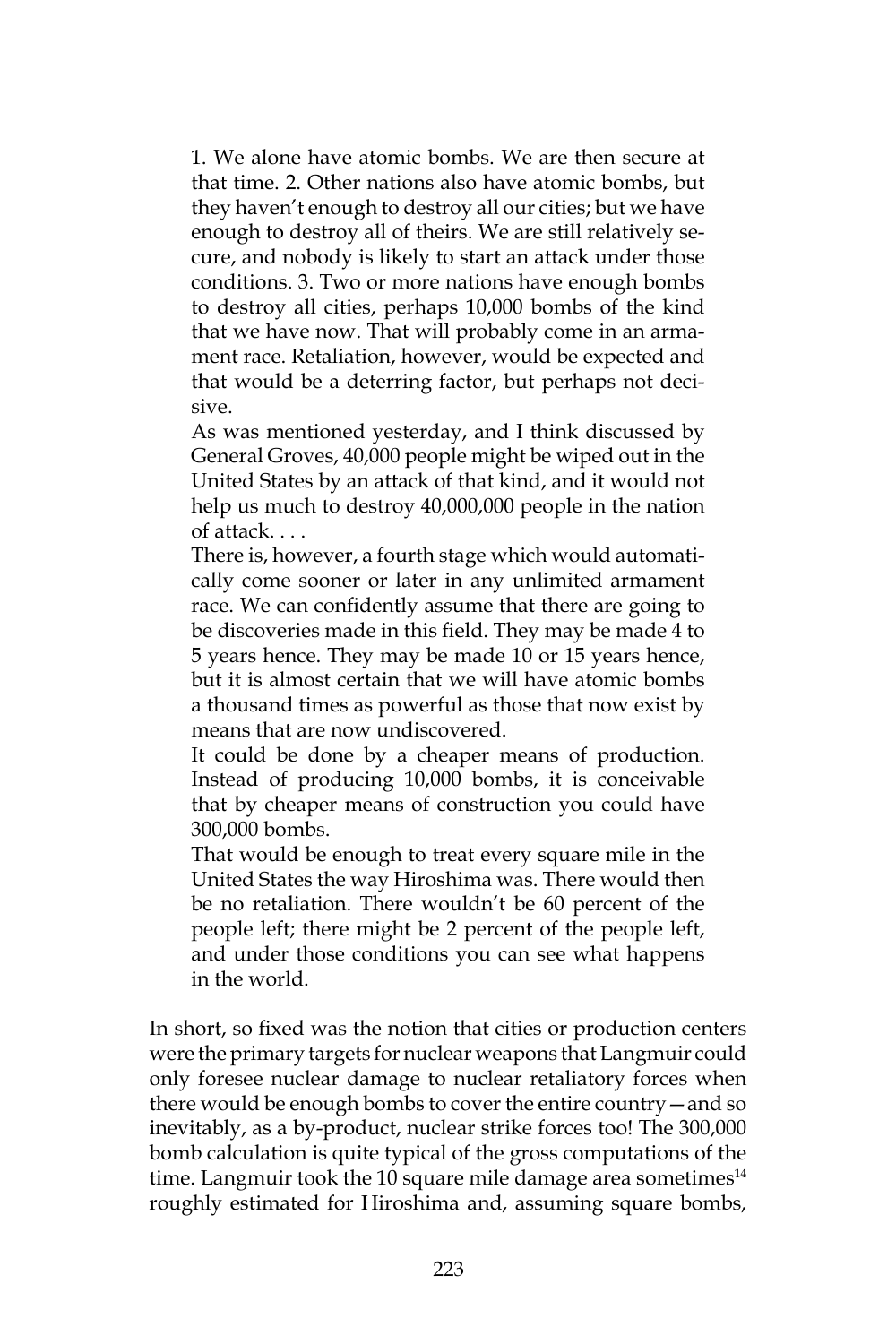divided it into the 3 million square mile area of the United States. A good many of Blackett's calculations in his first book are of the same order of precision.

This suggests some limitations on the physicists' understanding of the problems of retaliation and its virtues. If, in fact, nuclear weapons to all intents and purposes were usable only against cities and industry, nuclear retaliatory forces would be intrinsically quite safe. Effortlessly safe, since they wouldn't be attacked. Retaliation would be assured. There would be, essentially, no distinction between striking first and striking second (and therefore no need for a first-strike, second-strike distinction.) And this automatically suggests, especially today, the prospect of deterrence. And, especially today, this doesn't seem the worst of all possible worlds. To us, it suggests at least a limited but important kind of stability. However, it would be a mistake to read our views into the writings of the physicists at the time. In fact, the Jeffries Report didn't think much of "the hope that the fear of such a retaliation will paralyze the aggressor." It went on to say, "The whole history of mankind teaches that this is a very uncertain hope, and that accumulated weapons of destruction 'go off' sooner or later, even if this means a senseless mutual destruction." The Jeffries Committee, then, uttered one of the earlier versions of the apocalyptic argument about the inevitability of nuclear war through some irrational act: "sooner or later." (Observe that Langmuir, too, refers to the deterring prospect of retaliation, but without enthusiasm.)

Moreover, in between the two paragraphs [of the Jeffries report] I have cited earlier, which drew the picture of a nuclear war as a sequence in which an aggressor destroyed the cities and production centers of his adversary, who in turn inflicted a similar mass destruction on the aggressor, the authors of the report included a fascinating analogy of the nuclear dilemma with the situation of two men equipped with machine guns in a room of 100 x 100 feet. The first to attack would not only destroy the other but, provided he attacked soon enough, emerge unscathed. Here the difference between striking first and striking second is all important, and there is an enormous incentive to preempt, a maximum of instability. (The close machine gun duel analogy has been attributed to Eugene Wigner<sup>15</sup> and used by other physicists as well.)

The Jeffries Report, then, contains side by side two incompatible pictures of the revolution wrought by nuclear weapons. In the one picture, striking first is of no advantage, since the other side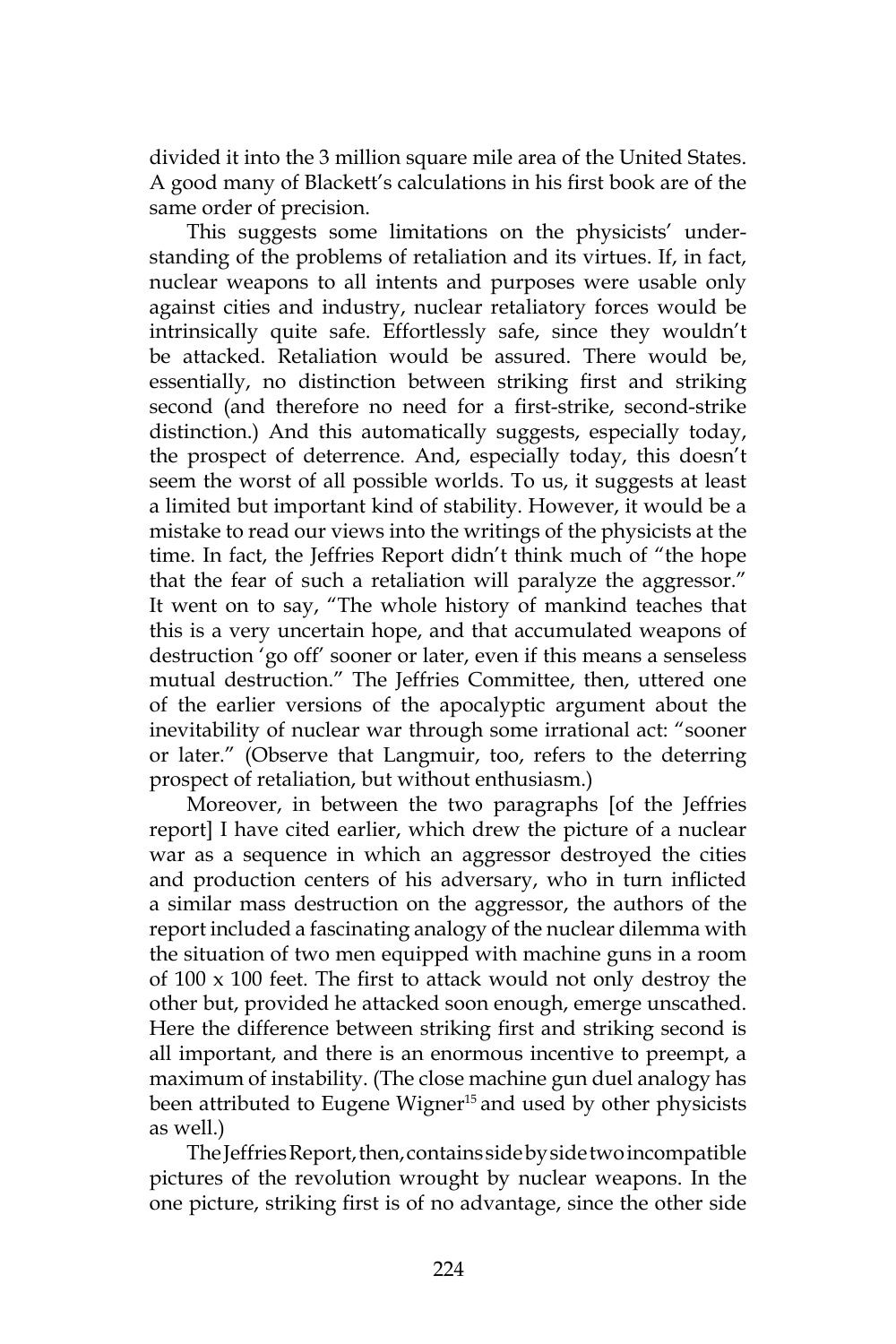inevitably could retaliate in kind. In the other picture, striking first is decisive, since neither side could retaliate. These incompatible pictures were not *seen* to be incompatible. Each existed, so to speak, by itself. And, by itself, neither would indicate any urgent need for a first-strike, second-strike distinction of the kind that grew out of the Base Study.16 Neither picture called for basic choices and difficult efforts in the design and construction of a nuclear force specifically to survive nuclear attacks.

If we were to use the latter distinction, we might say that, in the one picture of the nuclear world, *neither* side could have a capacity for striking second; in the other picture of the nuclear world, with both sides directing their attacks on cities, *each* side with nuclear weapons had a capacity for "striking second," that is, retaliating against the other *automatically.* However, that is to use the words quite differently from the way they were defined when I introduced the distinction at the start of the 1950s. There *the capacity to strike second plainly referred to the ability of a nuclear force to strike back after the force itself had been subject to nuclear attack.*  To find it urgent to make the distinction, one had to perceive both that it was possible and useful to get a second-strike capability and that it was neither inevitable nor easy. In a sense, the Manhattan Project physicists missed the target on both sides, as the Jeffries Report and many other documents illustrate. The world of the two close machine gunners missed it on the left by failing to see the measure of stability that might be brought by making even sudden attack highly risky. And a world in which one nuclear country would open a war with a nuclear attack only on a second nuclear country's cities and production centers missed it on the right by making nuclear retaliation automatic, or a minor problem. Surprise and striking early were vital in the first world; they were secondary in the second world of terror bombing of cities.

The fascinating thing is that these two worlds existed side by side without jostling, not only in the Jeffries Report, but for more than two years following, in the statements of the Manhattan Project physicists. In nuclear weapons, [as noted above, Robert Oppenheimer said] in 1945, "the elements of surprise *and* of terror are as intrinsic to it as are the fissionable nuclei." But if the element of terror were primary, the element of surprise would be important only insofar as it seconded the shock of terror visited on the population attacked. A city nuclear attack, unlike the surprise at Pearl Harbor which the physicists frequently cited, would ignore direct military targets, except as incidents or by-product.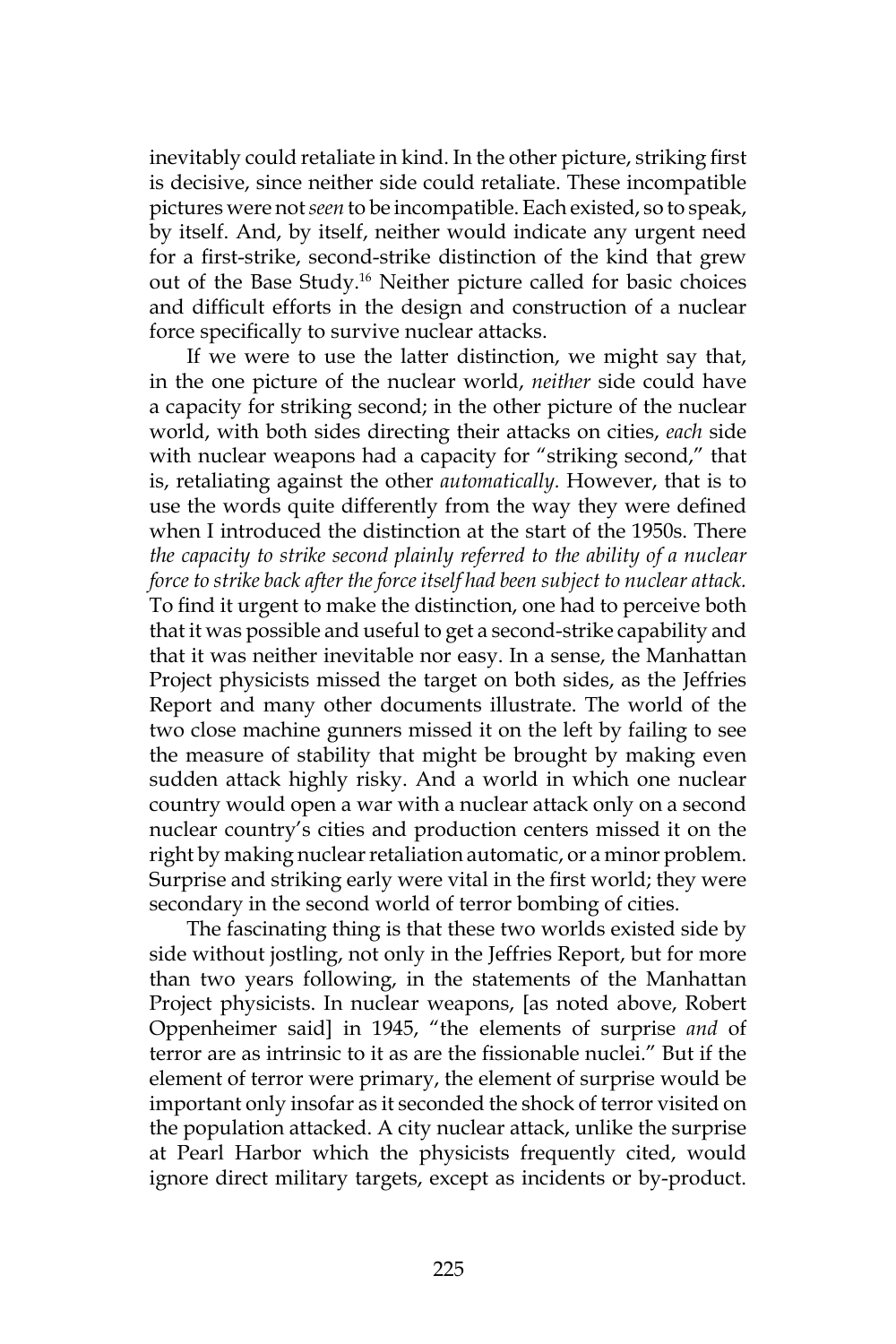It might destroy war industry and so prevent mobilization. But it would not prevent an already mobilized strategic force, separate from the victim's own cities, from retaliating against the attacker's cities and war-supporting industry. The temptation to aggression is then hard to see. "They are weapons," said Oppenheimer, "of aggression, of surprise, and of terror." There was a latent contradiction in the physicists' view.

It is this contradiction that Jacob Viner observed. It is easy for us to see it today. It was by no means easy then. Viner deserves great credit. By the same token, the physicists whose lack in this respect Viner observed nonetheless deserve high honors for having generated some of the basic issues and above all for having recognized that nuclear weapons were revolutionary. It is not, after all, surprising that they understood only a small part of what this revolution meant. They did not see that if nuclear forces were, as they assumed, safe from nuclear attack, surprise was by definition of little advantage. Neither did they pursue the line of analysis suggested by the machine gunners in a small room. The analogy is notable precisely because in it the gunners are not safe and there is no distinction between the safety of the "population" and the retaliatory force. The scattered insights of the Manhattan Project physicists did not penetrate any significant distance into the possibility that nuclear forces themselves were not easily made safe from one another, and that in *their* case being surprised might be fatal. However, Viner and the other social scientists and historians in the late 1940s did not see this either, and in fact they were in some ways further from seeing it than the physicists because they followed only the "unattacked-retaliatoryforce" branch of the physicists' thought, with its implicit relative optimism.

### The Social Scientists and Historians

Viner's extraordinary paper on "The Implications of the Atomic Bomb for International Relations" took off from the physicists' assumptions that nuclear weapons were city-destroyers, but rejected their apocalyptic conclusion—since

the atomic bomb, unlike battleships, artillery, airplanes, and soldiers, is not an effective weapon against its own kind . . . it does not much matter strategically how much more efficient the atomic bomb can become provided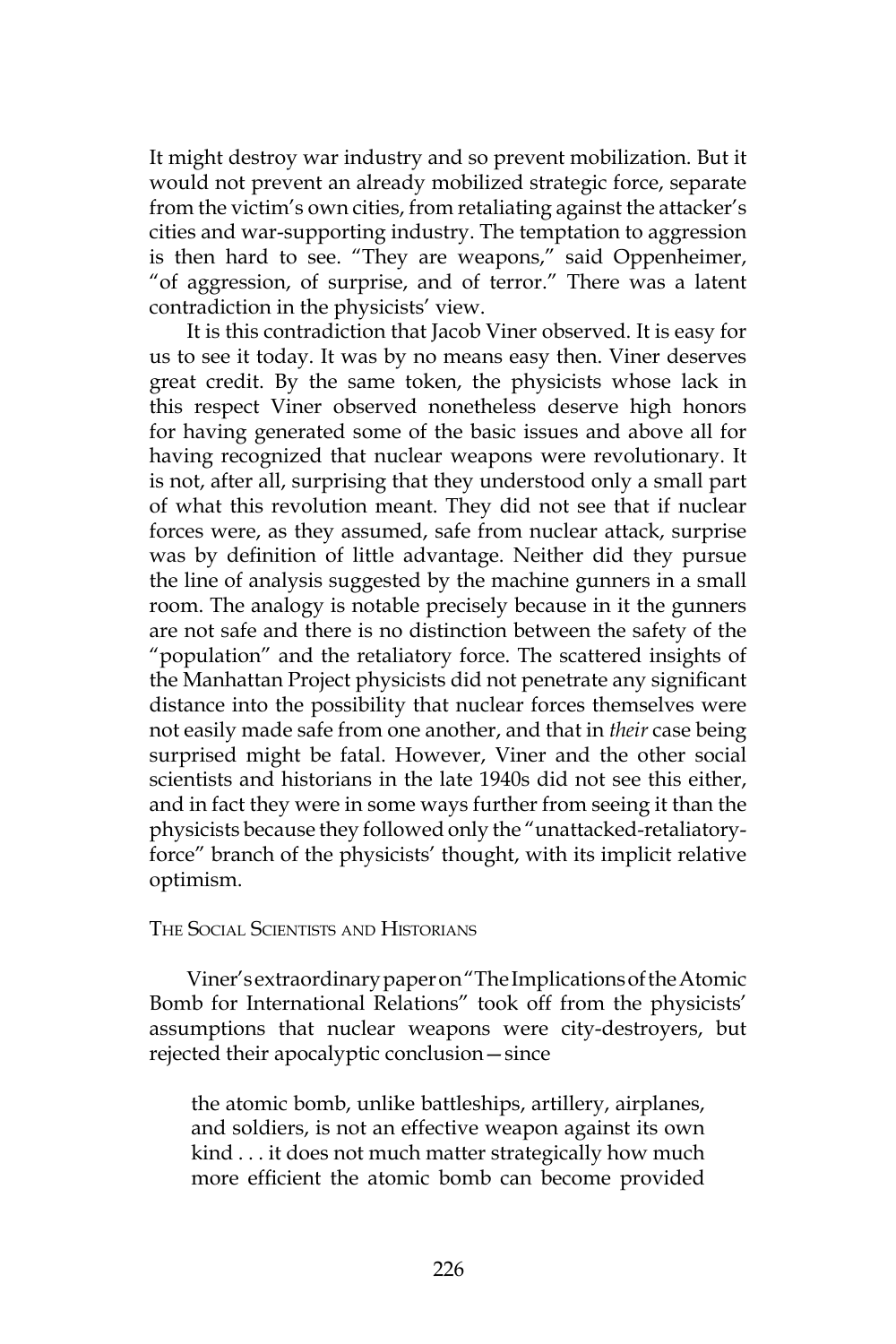superiority in efficiency affects chiefly the fineness of the dust to which it reduces the city upon which it is dropped. . . . There seems to be universal agreement that under atomic-bomb warfare there would be a new and tremendous advantage in being first to attack and that the atomic bomb therefore gives a greater advantage than ever to the aggressor. I nevertheless remain unconvinced. . . . What difference will it then make whether it was country A which had its cities destroyed at 9 a.m. and country B which had its cities destroyed at 12 a.m., or the other way round?

Viner read his paper on November 16, 1945.17 He must have written it only a couple of months after he first heard of the bomb when it exploded over Hiroshima, and on all counts this paper, to which Brodie and Fox acknowledged their indebtedness, must be seen as one of the landmarks in the history of the development of strategic doctrine.<sup>18</sup>

What is more, Viner not only detected one crucial strand of inconsistency in the strategic thinking of the Manhattan Project scientists; he brought to the political issues a kind of sophisticated awareness of the character of the international system which was quite beyond the physicists. His remarks on the dim prospects of early world government are the sort of thing that one might have expected from a distinguished student of both international relations and international economics. And Bernard Brodie and William Fox, and several others of like training, made very important similar points, points that were very rare at the time. There are many other matters of interest in Viner. Viner's is the

first, and in some ways still the best, statement of Pierre Gallois's position on the stabilizing effect of the spread of nuclear weapons.<sup>19</sup> Wrong, I think. Its error is, of course, pardonable in November 1945; it flowed from the fundamental assumption of great stability because of the automatic or nearly automatic invulnerability of strategic forces, and from a belief that they would therefore be "equalizers," restoring in fact essential features of the 18th and 19th century international system.

Viner's insights were limited by the scant information he had derived from the physicists. He was aware of this and said specifically that he was working with "a few facts and a few surmises about the military effectiveness and the cost of atomic bombs": information that he deliberately exposed to his audience,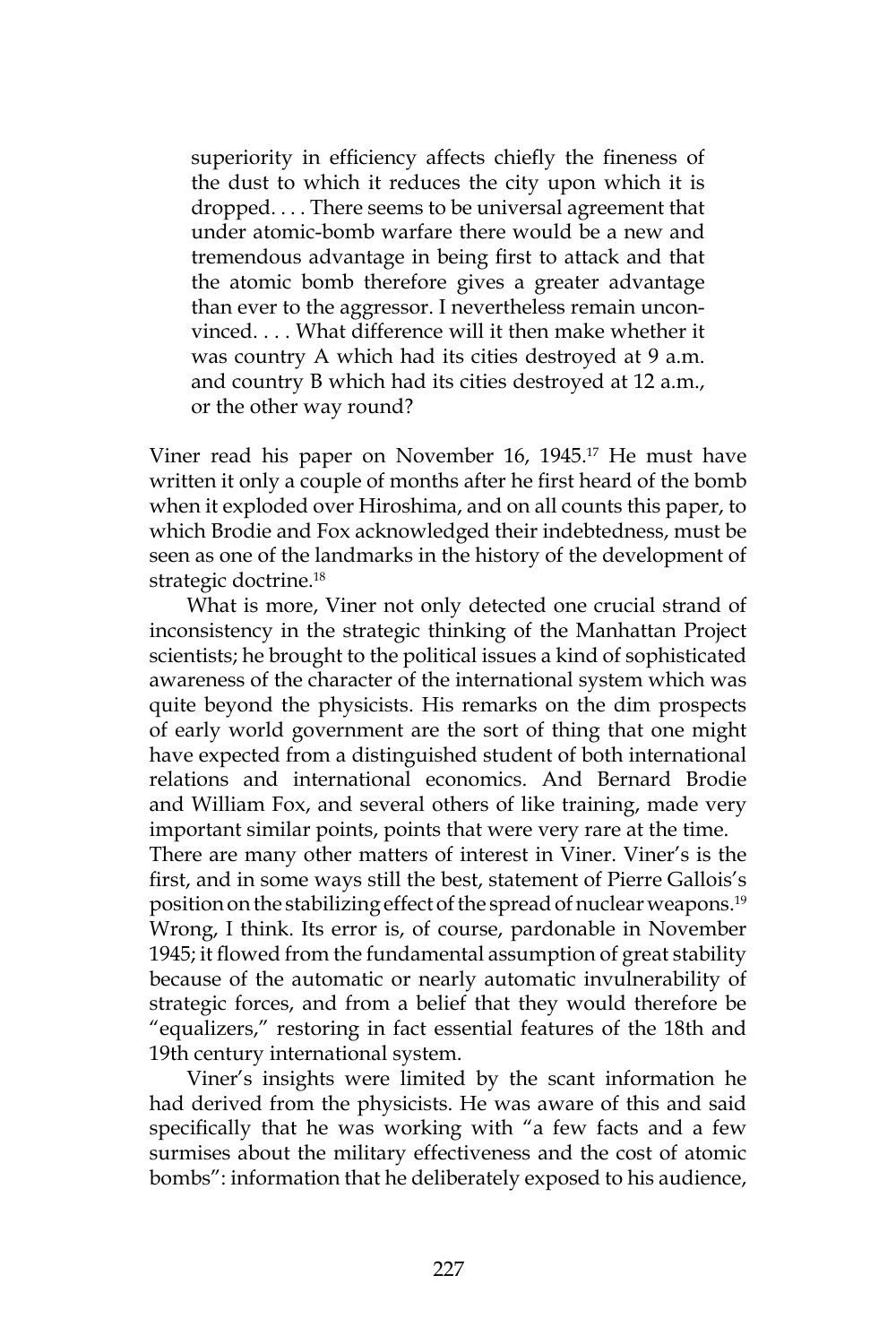including many of the most famous physicists associated with the Manhattan Project.

The bomb has a minimum size, and in this size it is, and will remain, too expensive—or too scarce, whether expensive or not—to be used against minor targets. Its targets therefore must be primarily cities, and its military effectiveness must reside primarily in its capacity to destroy urban population and productive facilities. Under atomic bomb warfare, the soldier in the army would be safer than his wife and children in their urban home.

In this set of assumptions and in drawing inferences from them, Viner observed one inconsistency of the physicists but shared some inconsistencies with the physicists. He assumed that the bomb would be too expensive for even the superpowers to acquire enough of them to use against targets other than cities. Yet he assumed that they would be cheap enough so that even small powers could acquire them in substantial numbers. (In fact, the physicists sometimes explicitly talked of the bomb as cheap, especially when they were stressing the dangers of the spread of nuclear weapons.) But the principal upshot of Viner's analysis was to suggest that nuclear weapons would, *in the nature of the case,* be rather stabilizing, that they would *reduce* the importance of surprise and restore military significance to the weaker countries.

Viner has one sentence that refers in passing to the possibility of atomic or other attack on nuclear forces. But his perfunctory dismissal of this possibility is entirely characteristic and displays as much as anything else how far he was from recognizing the essentials of surprise nuclear attack. He says, "No country possessing atomic bombs will be foolish enough to concentrate either its bomb-production and bomb-throwing facilities or its bomb stockpiles at a small number of spots vulnerable to atomic bomb or other modes of attack." In fact, a policy of simply multiplying the number of points containing these nuclear facilities could hardly hope to match the means of destroying these facilities, among other reasons because such simple multiplication if very extensive is very costly. However, if Viner did not think seriously of the problem of nuclear attack on nuclear forces at that time, it is hard to find anyone else who did.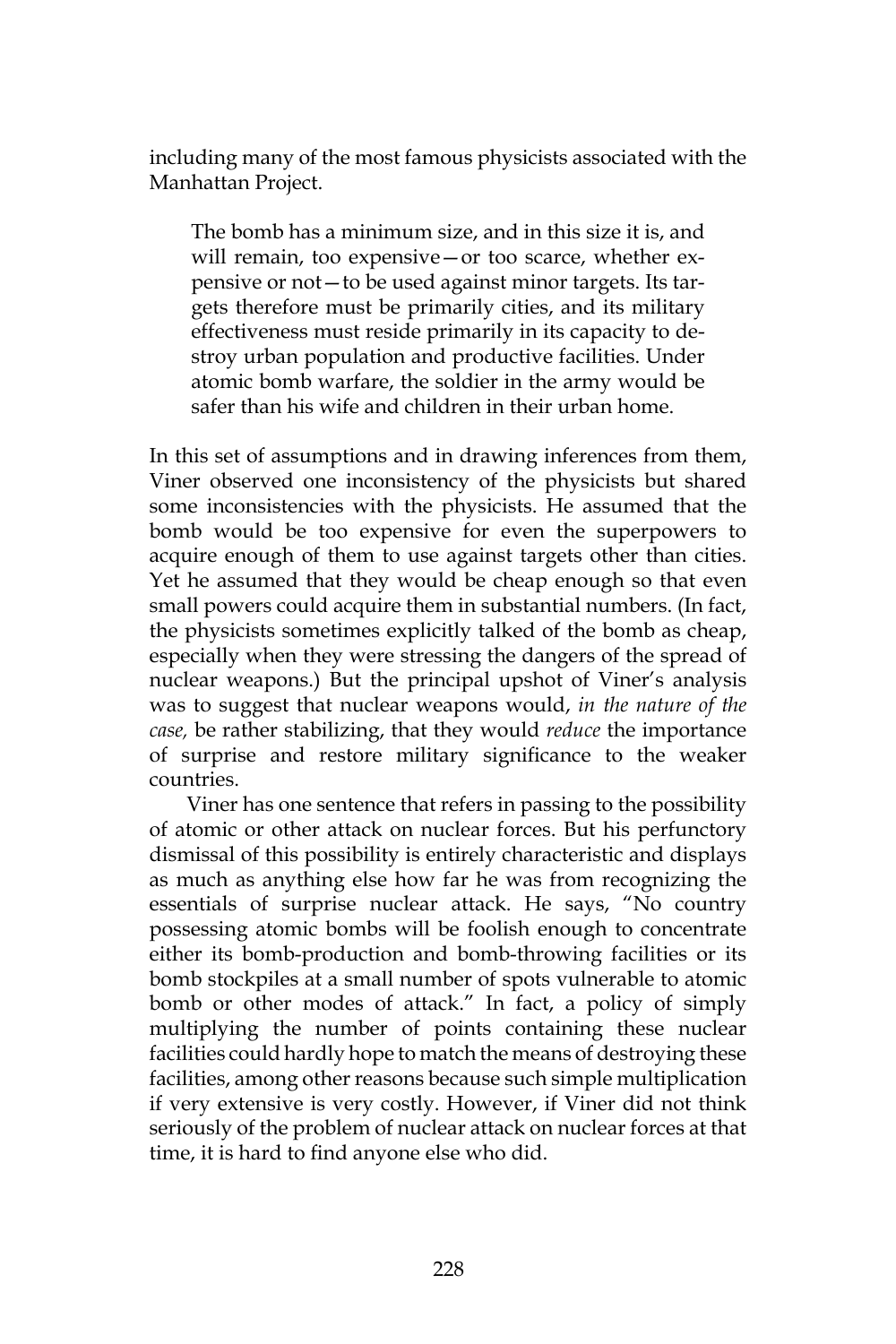Brodie starts from Viner's notion that since a nuclear exchange would be directed at cities and industry, the element of surprise is not as important as the physicists assumed. In fact, he cites Viner as having first suggested and elaborated the idea (see pp. 73, 74 of *The Absolute Weapon)*. 20 And, as he says, his paper is plainly in debt to Viner in numerous ways. Like Viner, he is thinking of nuclear weapons as being primarily directed at cities and industry, and for much the same reason.

The enormous concentration of power in the individual bomb, irreducible below a certain high limit except through deliberate and purposeless wastage of efficiency, is such as to demand for the full realization of that power targets in which the enemy's basic strength is comparably concentrated. Thus, the city is a made-toorder target, and the degree of urbanization of a country furnishes a rough index of its relative vulnerability to the atomic bomb (p. 99).

His First Postulate, in the preceding chapter, reads that:

The power of the present bomb is such that any *city* in the world can be effectively destroyed by one to ten bombs . . . (p. 24, emphasis added).

Any damage done to a retaliatory capability he thinks of as a byproduct of the nuclear attack which the aggressor would have directed at cities. This is plain on pp. 88 and 89, but at many points elsewhere. And he is thinking of the problem of retaliation essentially as that of maintaining the nuclear retaliatory force in isolation from the disaster areas that the cities would become under nuclear attack; and of protecting it [the retaliatory force] from conventional ground forces.

*The ability to fight back after an atomic bomb attack will depend on the degree to which the armed forces have made themselves independent of the urban communities and their industries for supply and support.* The proposition just made is the basic proposition of atomic bomb warfare. *. . .*  (p. 88, emphasis in the original).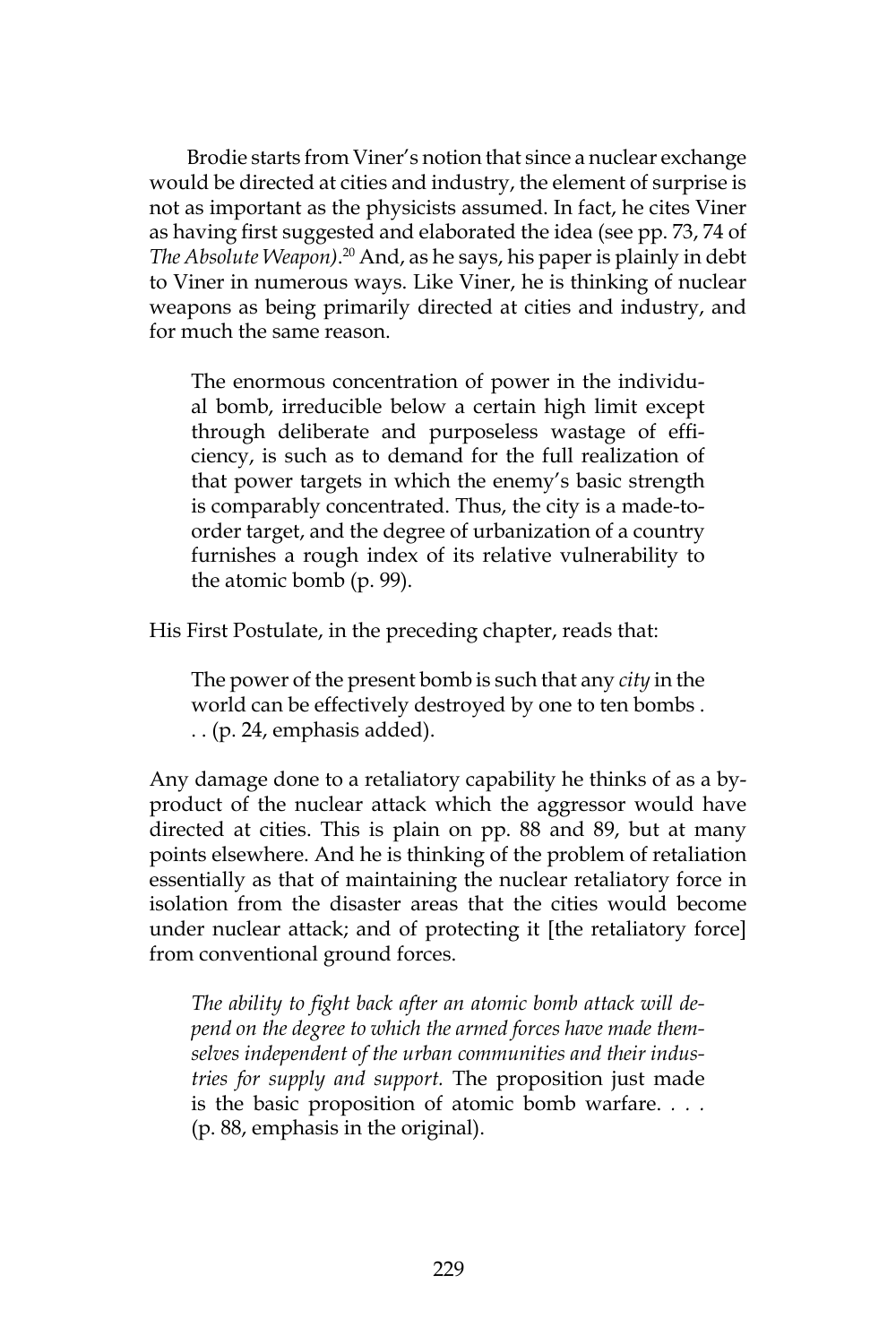In fact, Brodie considers and dismisses the "private arguments" of "certain scientists" that nuclear attack on nuclear launch sites might be effective without ground force seizure of the launch sites.

Certain scientists have argued privately that . . . a nation committing aggression with atomic bombs would have so paralyzed its opponent as to make invasion wholly superfluous. It might be alleged that such an argument does not give due credit to the atomic bomb, since it neglects the necessity of preventing or minimizing retaliation in kind. If the experience with the V-l and V-2 launching sites in World War II means anything at all, it indicates that only occupation of such sites will finally prevent their being used. Perhaps the greater destructiveness of the atomic bomb as compared with the bombs used against V-l and V-2 sites will make an essential difference in this respect, but it should be remembered that thousands of tons of bombs were dropped on those sites (pp. 91 and 92).

However,

An invasion designed to prevent large-scale retaliation with atomic bombs to any considerable degree would have to be incredibly swift and sufficiently powerful to overwhelm instantly any opposition. Moreover, it would have to descend in one fell swoop upon points scattered throughout the length and breadth of the enemy territory. The question arises whether such an operation is possible, especially across broad water barriers, against any great power which is not completely asleep and which has sizable armed forces at its disposal (pp. 92 and 93).

And

The invasion and occupation of a great country solely or even chiefly by air would be an incredibly difficult task even if one assumes a minimum of air opposition (p. 93).

Brodie regarded ground force occupation of strategic air bases as necessary to prevent retaliation, but infeasible. However, he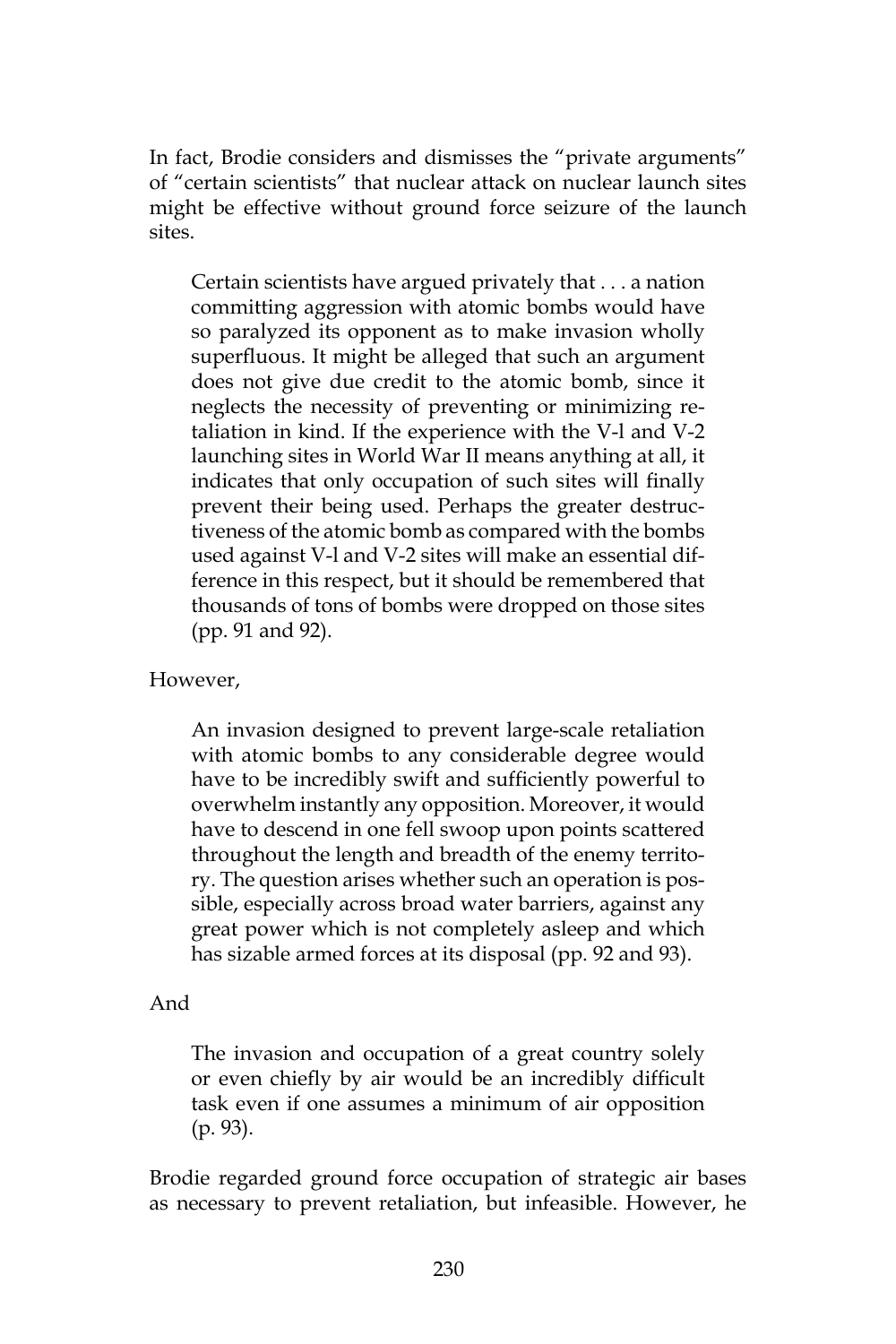regarded ground force invasion as both feasible and necessary to consolidate the effects of atomic bombardment of cities and industry. Much the same view is reflected in the official Air Force position expressed by General H. H. Arnold at about that time.<sup>21</sup>

The realistic insights of Viner, Brodie, and Fox are best appreciated as a contrast with the utopianism of the scientists at the end of the war. The Manhattan Project physicists (and a good many others who knew about the Manhattan Project early and felt that it had revolutionary implications for warfare) believed that it made both necessary and possible a revolutionary change in international relations. They were thinking of something like world government, or at least very extensive international control, and frequently said that it was feasible just because it was urgent and necessary. The apocalyptic predictions they made tended, therefore, to have a hortatory character. They were appeals for a soul change in world statesmen. Publicists like Norman Cousins in his *Modern Man Is Obsolete* accepted the essentials of their apocalyptic view.<sup>22</sup> Viner, Brodie, and Fox were particularly discerning and incisive in their perception that, on one hand, ways of organizing the world for perfect peace were not then available, nor would be in the foreseeable future, and that, on the other hand, the alternative of nuclear annihilation was not inevitable, that there were some elements of stability implicit in the scientists' own picture of nuclear relations, or rather in one of their pictures.

In sum, Viner, Brodie, and Fox made many cogent points of great importance. But none seriously considered the problem of designing a nuclear force to survive a major nuclear surprise attack, nor did they show any awareness that this was a problem at all, much less a basic one. In fact, they were further from seeing this than *some* of the scientists—inconsistently to be sure, in writing and in "private arguments"—were at least *some* of the time.

### The Military Views and the Military Stance

As I have mentioned, the Manhattan Project physicists, once they had abandoned hope for early agreement on international control of atomic energy, tended to line up with one faction or another of the military. After the Russians turned down the Baruch proposal, some physicists, like Edward Teller, thought about fusion weapons and improvements of the strategic offense. Many more, like Bush, Oppenheimer, Rabinowitch, and Rabi,<sup>23</sup>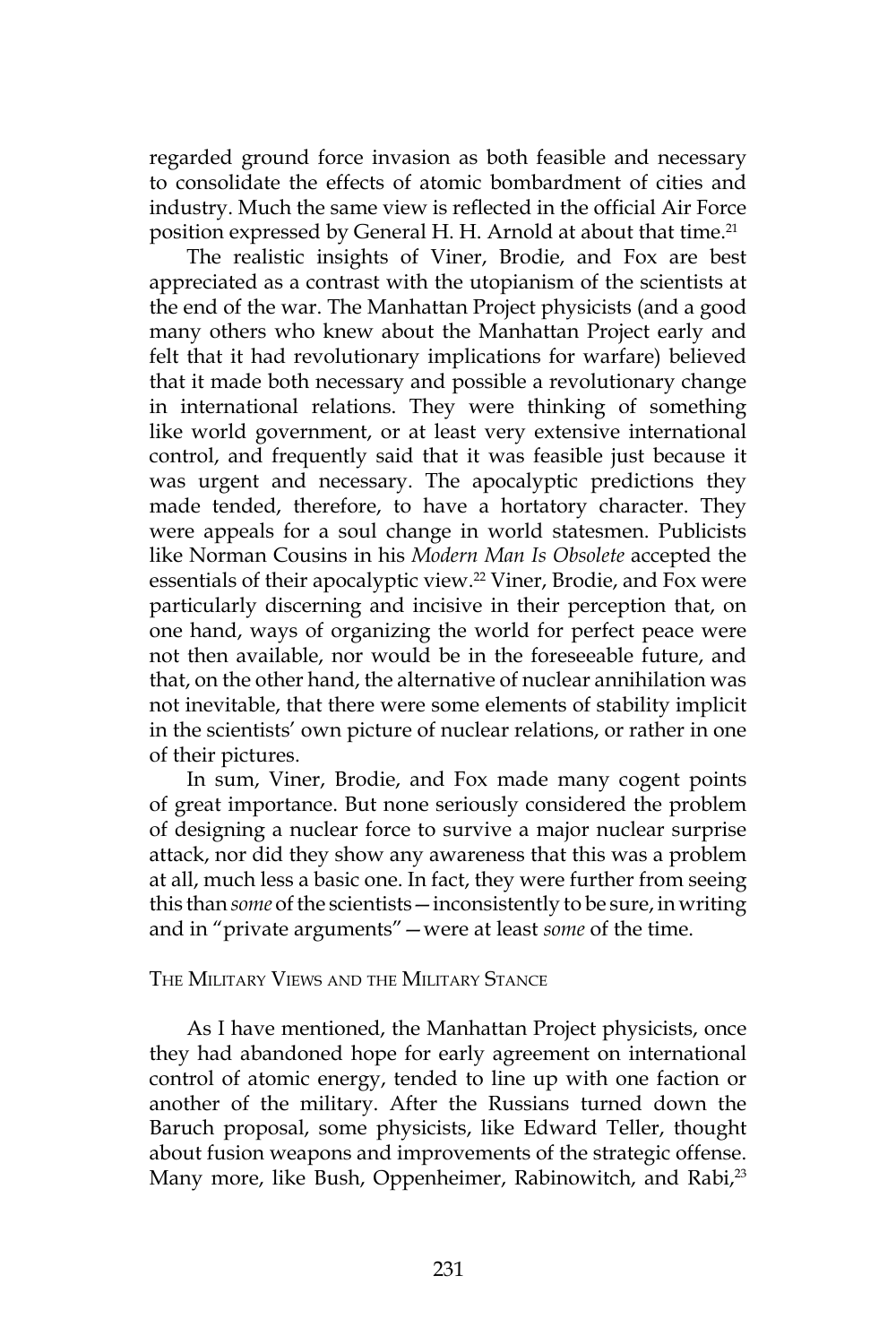turned to the defense of cities and the problems of battlefield war. Project East River considered civil defense. The Lincoln Summer Study focused on the active defense of the industrial heartland of the United States and on providing early warning for fighter interceptors.24 Project Vista proposed battlefield nuclear weapons for the defense of Europe. It is familiar now that the factional disputes among the scientists, and the corresponding ones within and among the services, were bitter and destructive. Perhaps the most fascinating aspect of these disputes (one that has not been observed) is their total neglect of the increasingly serious problem of the vulnerability of strategic forces, of the problem of obtaining a defended offense. This neglect affected both the military and the scientists, including all the principal factions of each.

The service positions on the A-bomb in the immediate postwar period were predictable. The War Department held that the A-bomb "has given the offensive a marked advantage, at least for the time being, over the defensive." (*Bulletin of the Atomic Scientists*, June 1947, reprinting *Army Navy Journal* for April 12, 1947.) The Navy Department, on the other hand, had it that "the present technological trend is decidedly in favor of the defense." It "decidedly favors the defense of large centers of population and industry." (*Bulletin of the Atomic Scientists,* July 1947.) This disagreement deepened and culminated in the B-36 Hearings at the end of the decade, where the Navy said that the bomb had little chance of getting through and that it would do little harm if it did. (I mentioned the brave naval officer who said one could stand at one end of the runway at Washington National Airport "with no more protection than the clothes you now have on, and have an atom bomb explode at the other end of the runway without serious injury to you.")<sup>25</sup> And LeMay<sup>26</sup> affirmed that the bomber always gets through.

However, the Navy never brought up the subject of the liability of nuclear bombers to be destroyed before takeoff on the ground by enemy nuclear bombers; and neither did the War Department, nor its Air Force split-off. General Arnold (then Air Force Chief of Staff) early in 1946 argued for the possibility, though not the certainty, of an atomic stalemate through mutual fear:

Now the arguments given above are not intended to comfort us with the thought that, if all nations had atomic weapons no nation would use them for fear of retaliation. All they show is that there is a *possibility* of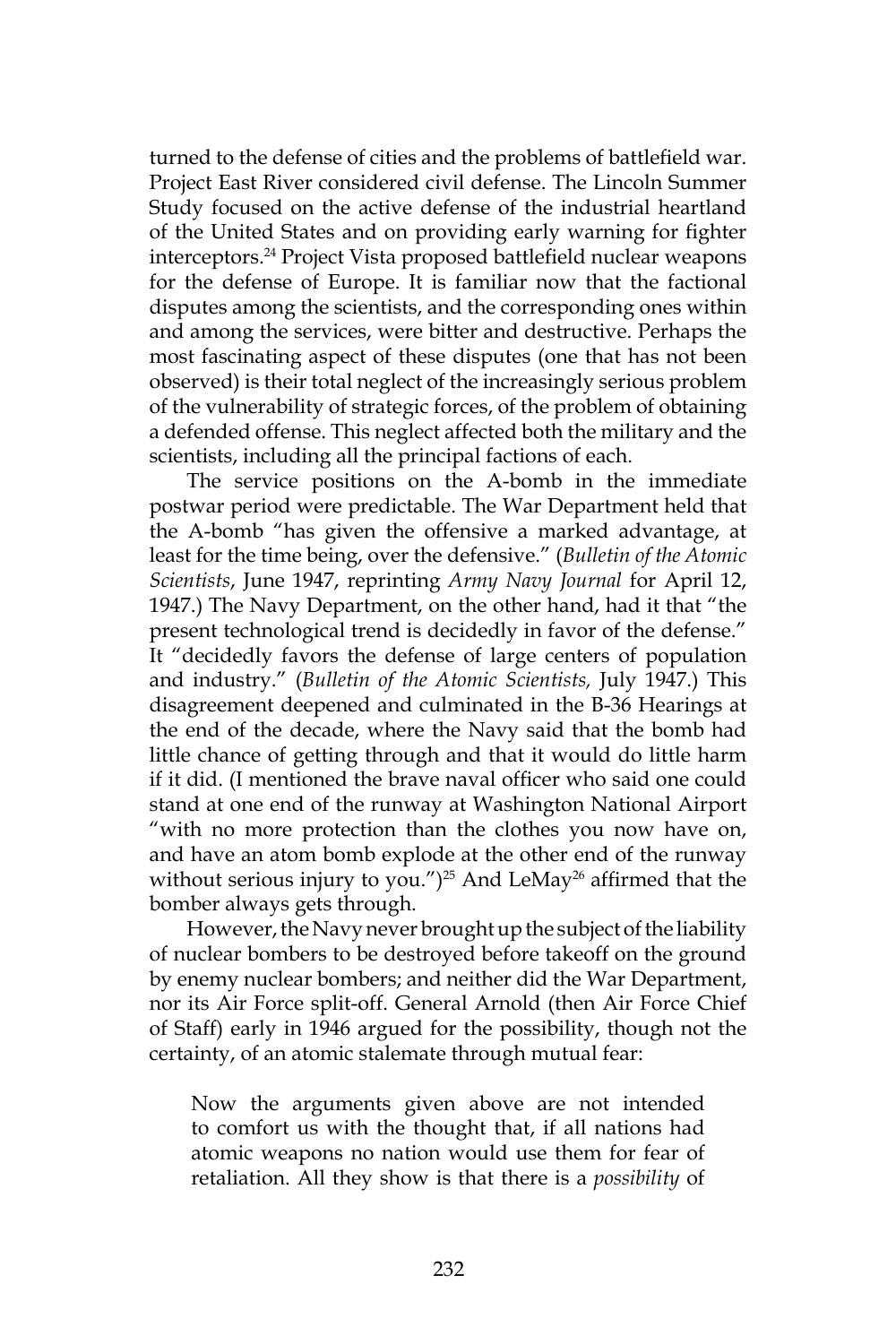stalemate with respect to destruction of cities by atomic bombs (*One World or None*, p. 32, emphasis in the original).

He *was* thinking of cities, though with the usual ambiguities about industrial support of military strength, and the "will to resist" (see p. 27). His view was less downright and abstract, though not unlike that of Viner:

Our defense can only be a counteroffensive; we must be prepared to give as good as we take or better. Should we ever find ourselves facing an aggressor who could destroy our industrial machine without having his destroyed in turn, our defeat would be assured. Thus our first defense is the ability to retaliate even after receiving the hardest blow the enemy can deliver. This means weapons in adequate numbers strategically distributed so that no enemy is better situated to strike our industry than we are to strike his (*One World or None,* p. 31).

The war would be an exchange of blows against cities and industry.

I had intended to describe in some detail the characteristic developments in the nuclear doctrines of each of the services. Unfortunately, there isn't time for that. Nor is there time to say much on the history of the actual plans and operations of the Strategic Air Command and the Air Defense Command.<sup>27</sup> However, I will say a little about actual deployments, operations, and plans for most of the 1950s.

A rough way to characterize the nuclear *offense* stance is to say that it was focused on the problem of coordinating an immense attack capable of penetrating Russian area and local active defenses in order to deliver a decisive blow, primarily to the industrial heartland of the Soviet Union. The planning for this was ingenious and efficient—given time to get the attack under way undisturbed. And almost the only sorts of disturbance that had been seriously considered were those that might have been by-products of a Russian attack on American cities, or sabotage, or conventional ground attack. Such "by-product" disturbances to SAC were, correctly, not anticipated to be large or extremely difficult to overcome. In this respect, the active offense stance reflected a view similar to that of Viner and Brodie.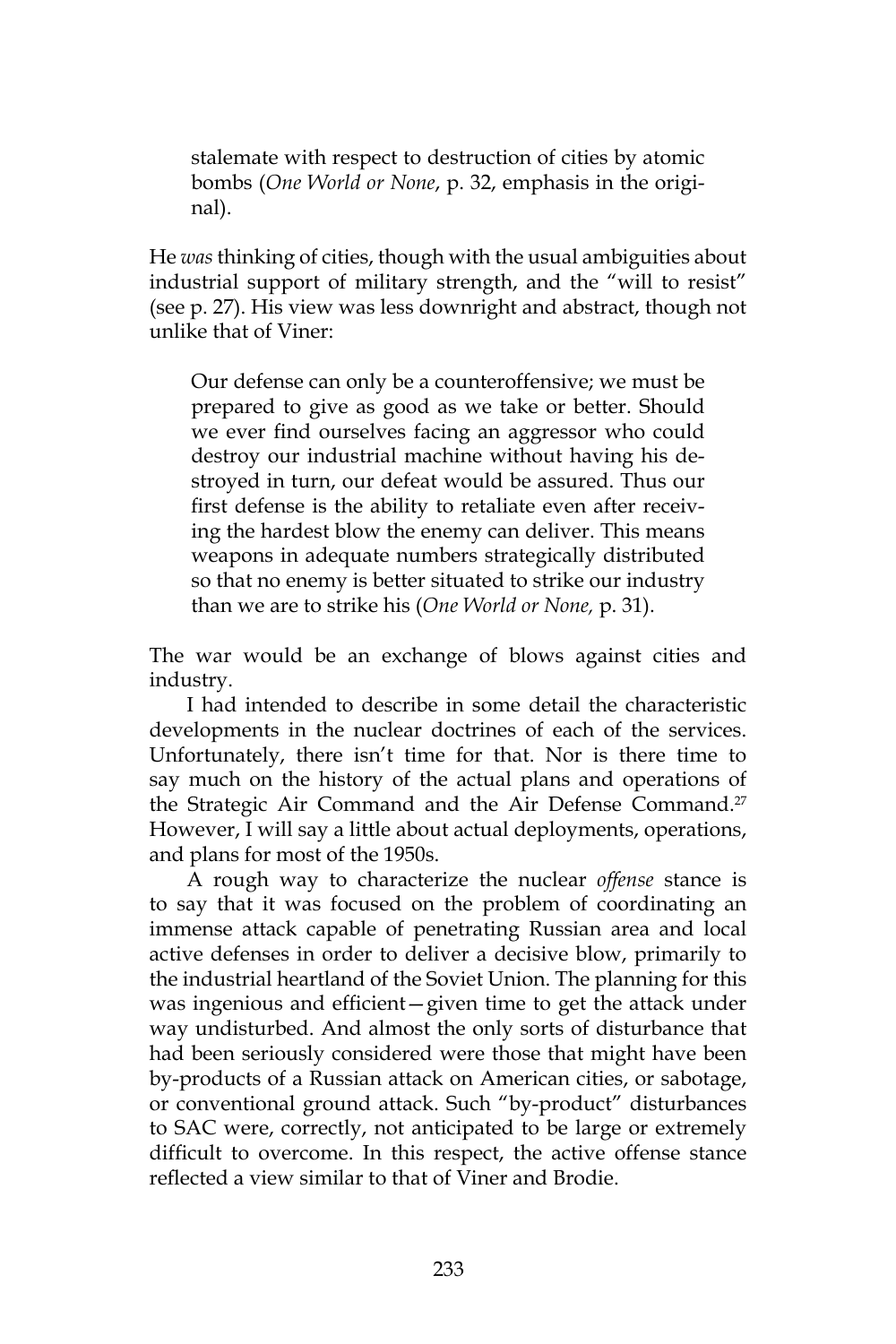A rough way to characterize the *defense* stance against nuclear attack would parallel this focus of the offense force on the enemy active defense of the enemy heartland. Our defense was focused on the problem of intercepting Russian bombers before they reached the bomb release line over American cities and war-supporting industry. The contiguous radars were deployed primarily in the Northeast industrial heartland and near our coastal cities. Though they had a variety of problems, including that of saturation by a large raid employing electronic countermeasures, the radar and air defense bomber system was able to detect and track bombers and guide fighters toward the interception of a massive raid in particular.

Our offense and our defense stances changed over time as our own and the Russian stocks of nuclear weapons swelled. But in some essentials they changed not at all. Viner, an excellent economist, had derived from the physicists and chemists in 1945 the assumption that A-bombs would always be expensive and scarce because fissile material was scarce. (Eugene Rabinowitch's writings at the time offer examples.) However, an elementary economic operation—raising the price of uranium—offered incentives to a great many uranium prospectors and it soon became clear that bomb stockpiles could be greatly expanded and that there were bombs enough for military targets in addition to cities and industry. As our stockpile expanded, military targets, including strategic bases, were added to our attack plans. And in a symmetrical way the Air Defense Command assumed that with expanding Russian stockpiles a massive Russian attack directed at the American industrial heartland would add on some bombs and bomb carriers directed at our nuclear force.<sup>28</sup> However, in both cases these extra targets were attachments to attacks directed basically at cities and industry. This was a quite natural way to see the problem, given the history of views I have already outlined, but it is important to note that it had a critical effect on the chance that the vulnerability of SAC would be observed. For the U.S. defenders anticipated a massive Russian attack of anywhere from 500 to over 1000 bombers directed at cities and industry and using techniques of saturation rather than the methods of minimizing warning possible for a smaller force directed solely or mainly at SAC.29 So massive a Russian attack was likely to provide strategic warning and would quite reliably have given extended tactical warning—enough tactical warning, perhaps, to be useful to even a very ponderous and complex strategic force. This was by no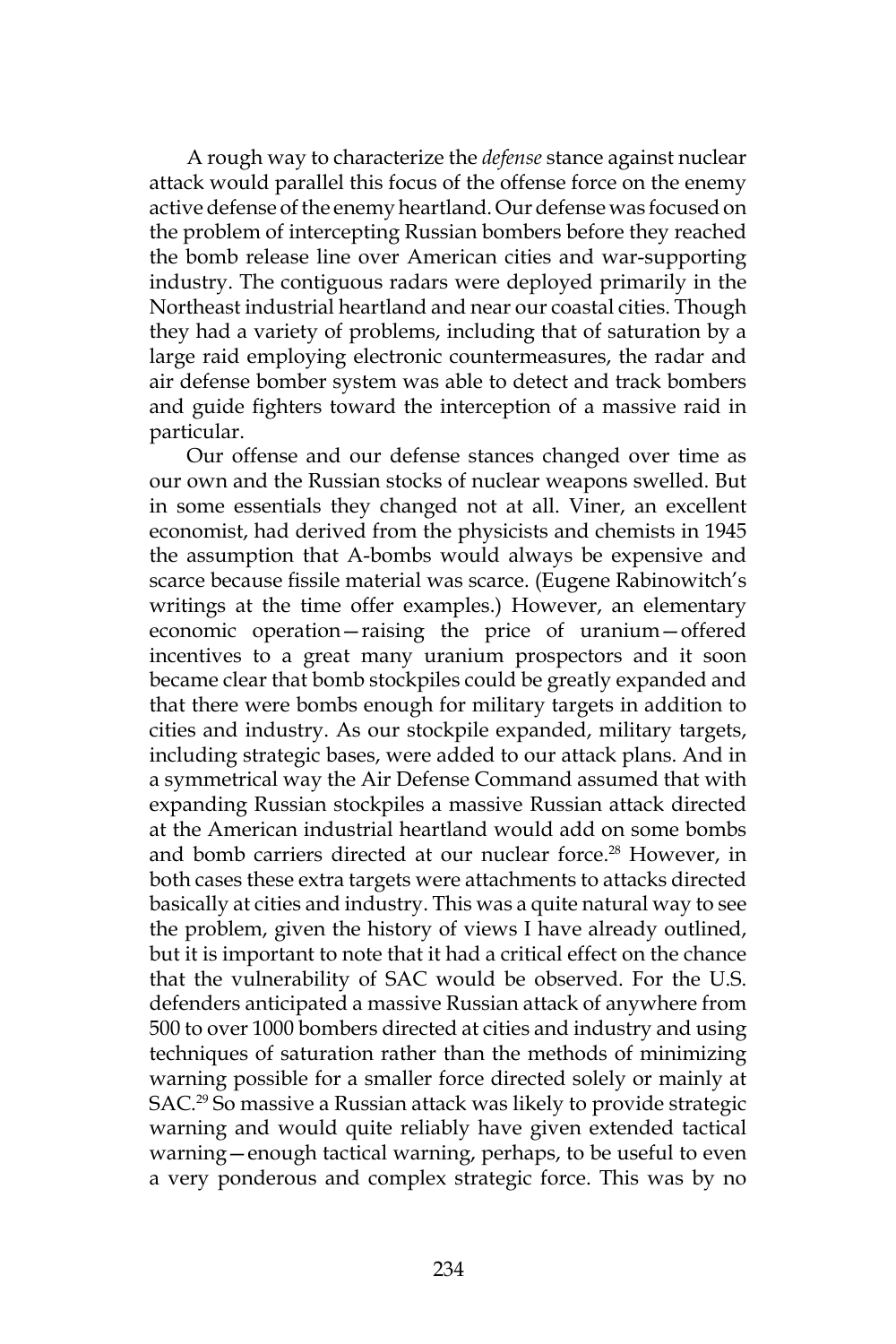means true, however, for an adversary who designed his first raid specifically to disrupt and destroy a strategic retaliation. Surprise turned out to be as important as the Manhattan Project physicists had assumed, but for very different reasons.

SAC bases, unfortunately, were located primarily outside the radar cover that had been designed for the defense of cities and industries: they were mainly not in the Northeast, but in the South and West, where the flying weather for training is good, and for the most part where they would not be engulfed in a disaster of the cities. The bombers and tankers were concentrated on a few crowded and shelterless bases (some holding a total of about 120 bombers and tankers). The bases in the continental United States expanded slowly in number, reaching about 28 or 29 in 1956. Other, equally indispensable elements of the force, such as the stockpiles of bombs and command and control, were even more concentrated. The bombers normally were stripped down and in maintenance, a state that enabled very high availability rates, given notice of a day or two, but extremely low readiness for the first six hours after receiving warning. However, even an improved warning network, designed specifically for the protection of SAC, could not have assured anything like that much warning. But the warning network had been designed primarily for the protection of cities and industry. If the strategic force could have survived a modest attack on its home bases, the plans called for an immensely complex operation of coordinating slow tankers and bombers, picking up [nuclear ordnance] at bomb stockpile sites generally far from the home base, and finally deploying to overseas bases, which were far more vulnerable than the home bases left behind. Fred Hoffman remarked during the Base Study that the problem of the analyst looking soberly at the vulnerability of SAC sometimes boiled down to propping SAC up over one barrier so that it could be knocked down at the next, so many were the alternative, entirely feasible, ways of destroying it.

At several points in your paper you suggest that the Russians had no capability for attacking the United States until rather late until after they had acquired a stock of thermonuclear weapons, or after they had acquired very long-range aircraft or possibly after Sputnik and the intercontinental missile. In fact, before 1955 the Russians had enough planes with adequate range and enough bombs with adequate yield to have done a great deal of damage to American cities, if not intercepted. This was understood and displayed in all of the intelligence estimates during a period when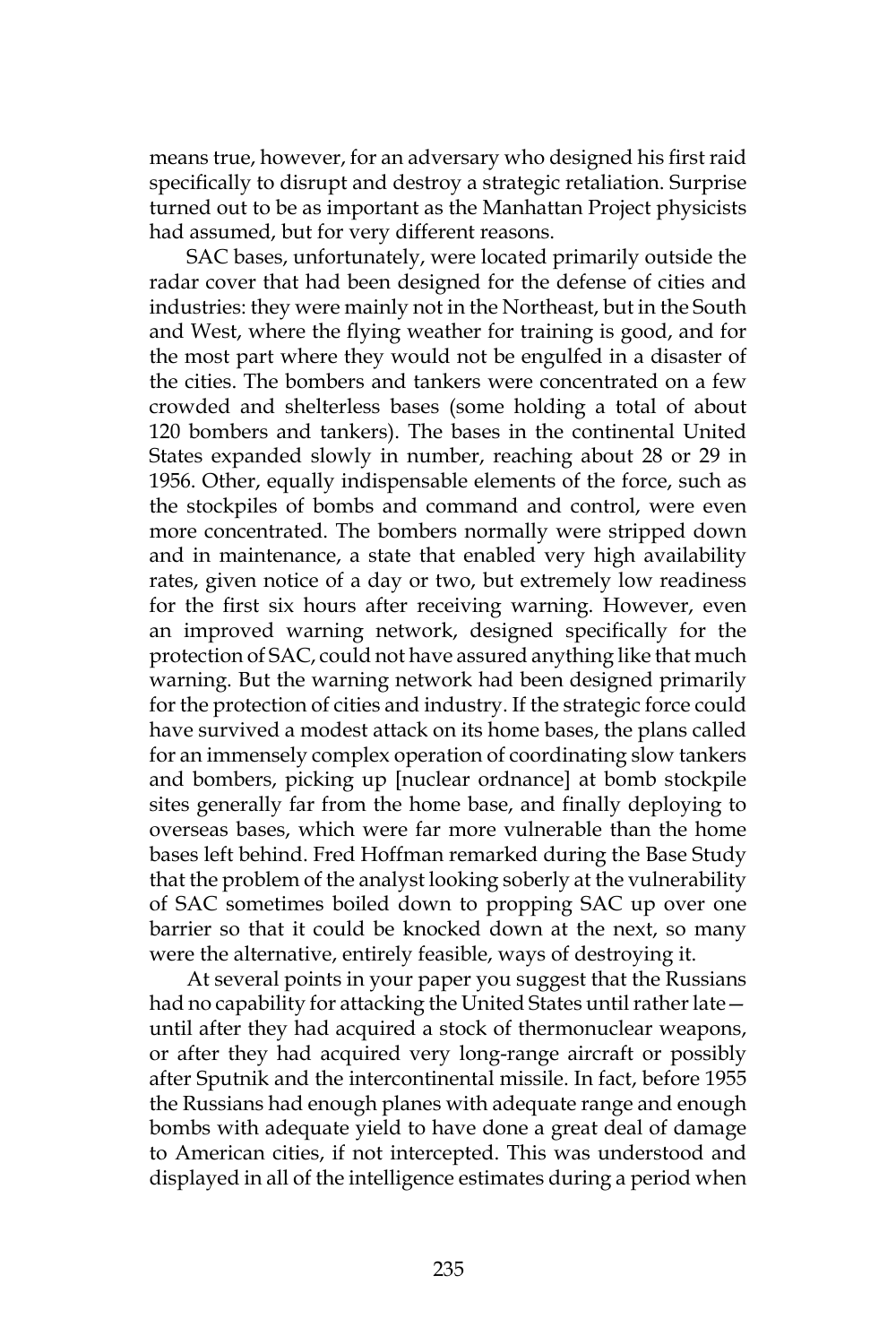intelligence generally underestimated the Russians. *Even more important, only a fraction of their estimated capability was enough to dispose of SAC.*

Finally, the Russian force itself was even more concentrated and vulnerable than the American strategic force. Neither side had a second-strike capability, in the sense in which I defined it.

I said at the meeting in Oxford that the vulnerability of SAC had nothing to do with Air Force stupidity, or folly, or anything of the sort. Nuclear weapons were new; their implications were little understood; and the strategic force planners tended to examine the meaning of nuclear weapons to see how they affected the answers to the questions of strategic bombing as these questions had been understood previously. (See my comments in "Analysis and Design of Conflict Systems," pp. 109ff and 125ff.)<sup>30</sup> Moreover, the Navy and ground Army themselves failed to see that nuclear weapons raised new questions of the vulnerability of retaliatory forces before launching. And the limitation was not simply military; it affected natural and social scientists as well. Nor were these matters obvious to able systems analysts, who had access to data and worked on other closely related questions.

#### Systems Analysts

At the end of the 1940s and in the early 1950s there were a good many analysts working in operational research organizations attached to the Strategic Air Command or the Air Defense Command. They dealt with important but relatively restricted questions that had to be answered to improve decisions by the operational commanders: questions such as techniques for the offense for penetrating defenses; alternative ways of releasing weapons over target, such as high altitude versus low altitude bomb release; and techniques for the defense system for sifting out potentially hostile attacks from the normal air traffic patterns displayed on radar. For this purpose they used actual data on the performance of men and equipment and the actual detailed geography.

At Rand this sort of study was extended to include a much wider and longer range of choices, involving choices among equipments that would be available several years hence and that would alter significantly current operational performance, such as speed, altitude, range of bomber aircraft, performance of defense radars, and a host of other matters. Some of these studies were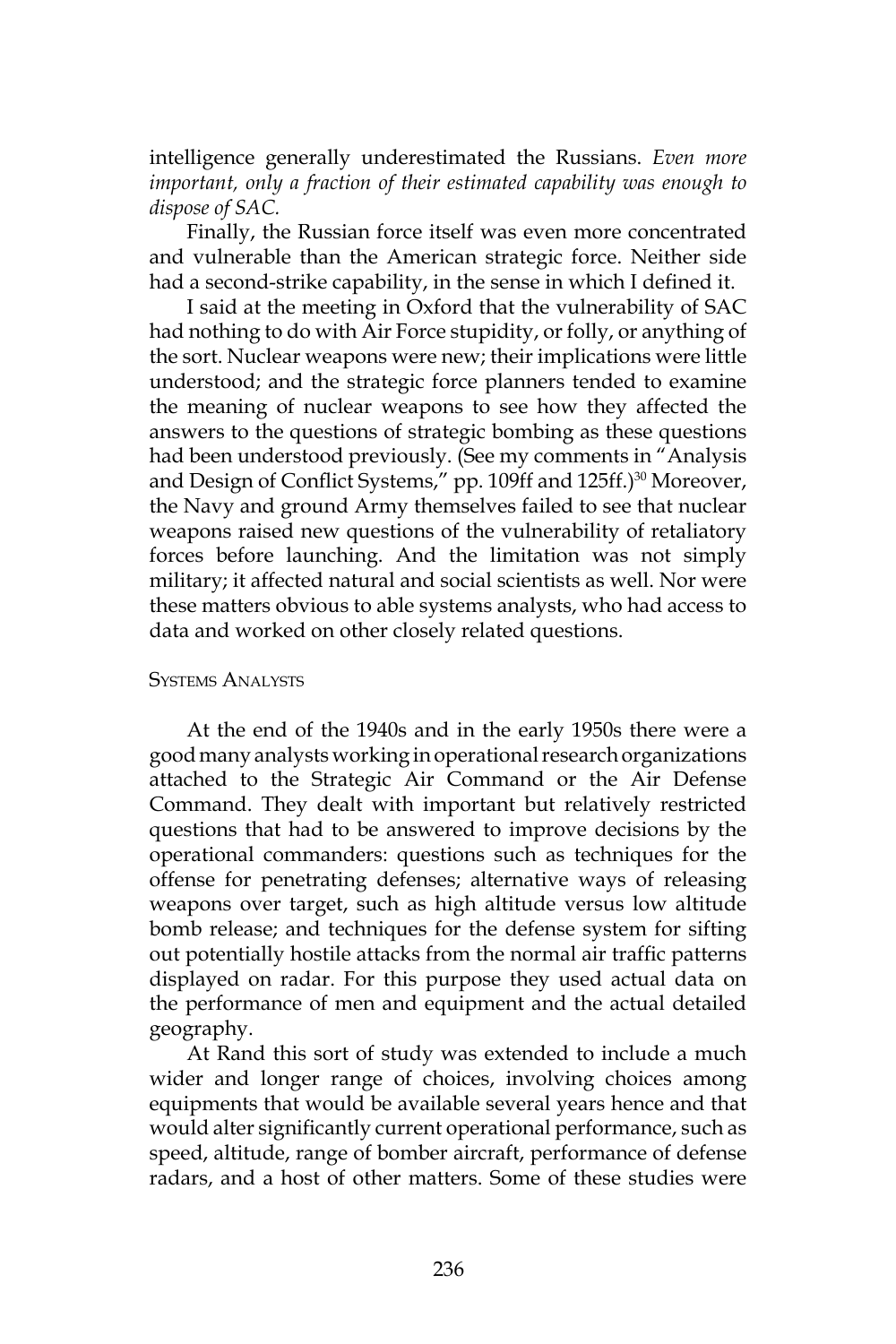excellent. The systems studies for active defense led by Barlow and Digby (R-227 in 1951 and R-250 in 1953) $31$  were particularly impressive. Impressive and serious treatments of the functioning of immensely complicated systems of interdependent elements were done in very realistic and objective fashion on the basis of a very large effort by many researchers closely aware of current military operations as well as of impending changes in the state of the art. These persistent and careful efforts contrasted greatly with crash campaigns like the Lincoln Summer Study, which exploited the famous names of Manhattan Project physicists to sell some gadgetry such as the DEW line and the Whirlwind computer, or later the SAGE system, as handy-dandy solutions to the problem of getting nearly perfect active defense of cities and industry. If the subject of this letter were the problem of limiting damage in case deterrence fails, there would be a good deal to say about the Barlow-Digby study. Moreover, unlike minimum deterrence theorists, I regard active defense as a subject of continuing interest.

However, I am dealing here mainly with the development of our understanding of problems of stable deterrence. The most important observation to be made in this respect about the offense bombing systems analyses—such as that of Quade-Shamberg-Specht, *A Comparison of Airplane Systems for Strategic Bombing,*  September 1950 ( $R-208$ )<sup>32</sup> and the defense systems analyses led by Barlow and Digby—is that, as far as the problems of deterrence and retaliation were concerned, these studies exhibited exactly the same tunnel vision as did the military plans and the informal utterances and essays of the natural and social scientists. The offense systems analyses examined systematically alternative equipments and methods for American bombers to penetrate Russia's defense of her heartland. They matched American bombers against Russian fighters and surface-to-air missiles. The defense systems analyses, on the other hand, essentially matched Russian bombers against American interceptors and local defenses; moreover, even when they added our SAC bases in the United States to the Russian list of offense targets, as in the case of our military plans, this was done simply as a perturbation of an attack directed essentially at crippling population and industry. The defense analyses never therefore considered attacks specifically designed for the purpose of surprising and destroying the strategic force.

The systems analysis embodied in the Base Study addressed that problem. It observed that surprise had a different and greater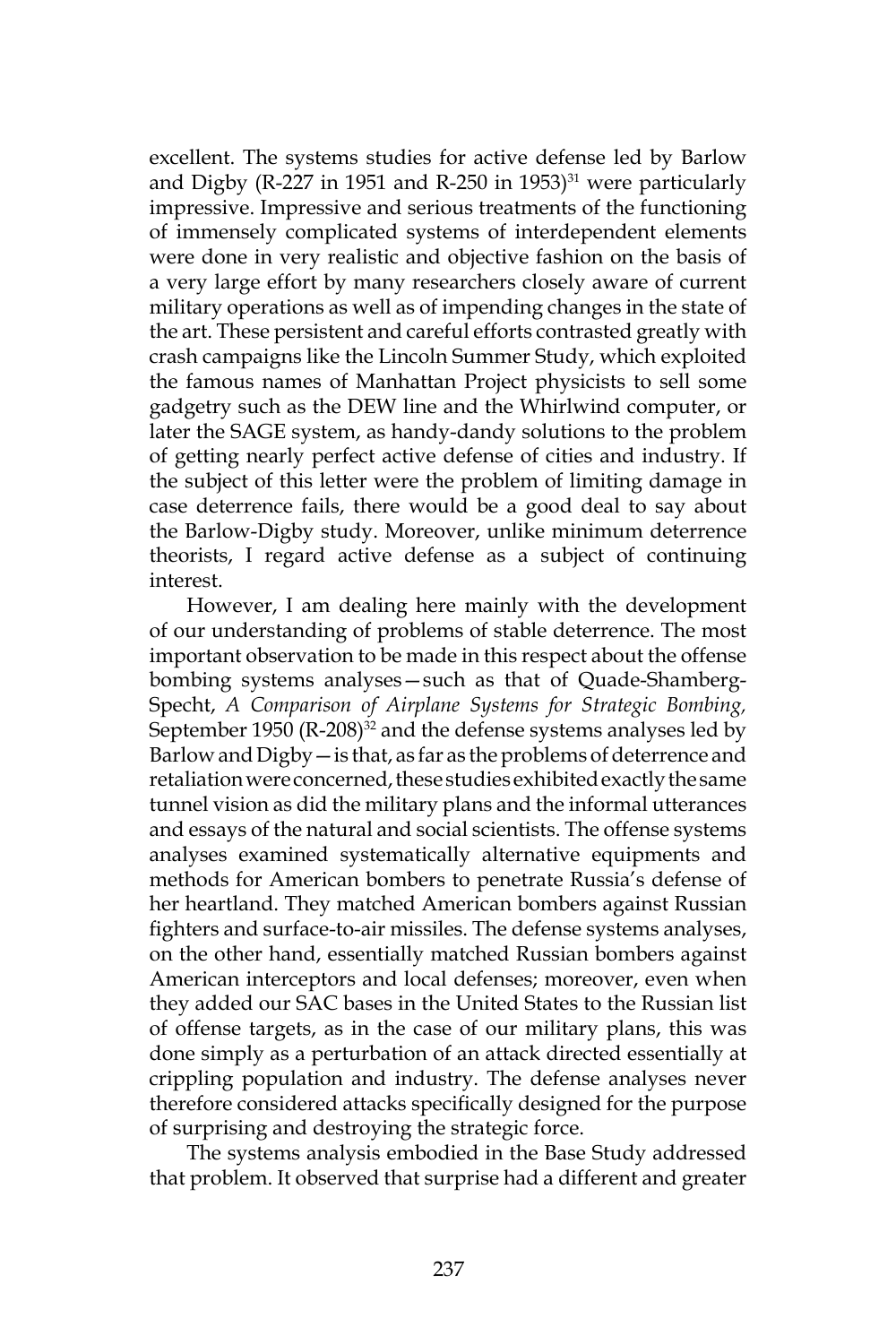significance for the possible nuclear destruction of the retaliatory force than it did for an attack on cities and industry.

The advantages of mounting the first surprise attack of a war (little or no warning of city populations, confusion of defenses) have been generally recognized. The surprise attack is doubly important for attack on strategic bases, since many of the most vital and vulnerable elements on these bases are mobile, and, if the attack comes as no surprise, aircraft, personnel and essential material may have been evacuated from the bases before bomb release. . . . The surprise attack, large or small scale, must be regarded as a major threat to SAC survival (p. 233).<sup>33</sup>

Exploiting the information, expertise, and methods that had been developed in the offense and defense analyses, it matched enemy offense and defense against our own offense and defense in potential attacks designed specifically to destroy an inadequately defended offense. The results were a shock. The authors knew the results in a preliminary way by the start of 1952 but spent the following fifteen months systematically checking and testing the conclusions, as well as refining them and designing improvements. When I briefed the results internally to the Rand Management Committee at the end of 1953, even though there had been quite a few rumors and preliminary indications, the shock was quite as great. Though the results seem painfully obvious now and were overwhelmingly evidenced then, the fact that the study caused this shock suggests how completely the prior strategic focus and assumptions had precluded an understanding of how hard it was to design a strategic force capable of surviving a nuclear attack directed at its destruction. For the same reason, the results of the study had to be briefed over 90 times to the military and particularly to audiences of specialists in related plans and operations.

There are a few observations worth making. First, these studies deliberately understated the vulnerability of the programmed systems. R-244S and R-266<sup>34</sup> showed the deadly results of attacks using as few as 30 bombs of 40-kiloton yield, at a time when intelligence estimated that the Russians would have 400 bombs, many in the megaton range. Against the programmed system it employed mostly medium-range Russian piston-engine bombers, the TU-4, modeled on our own B-29 and B-50. These were times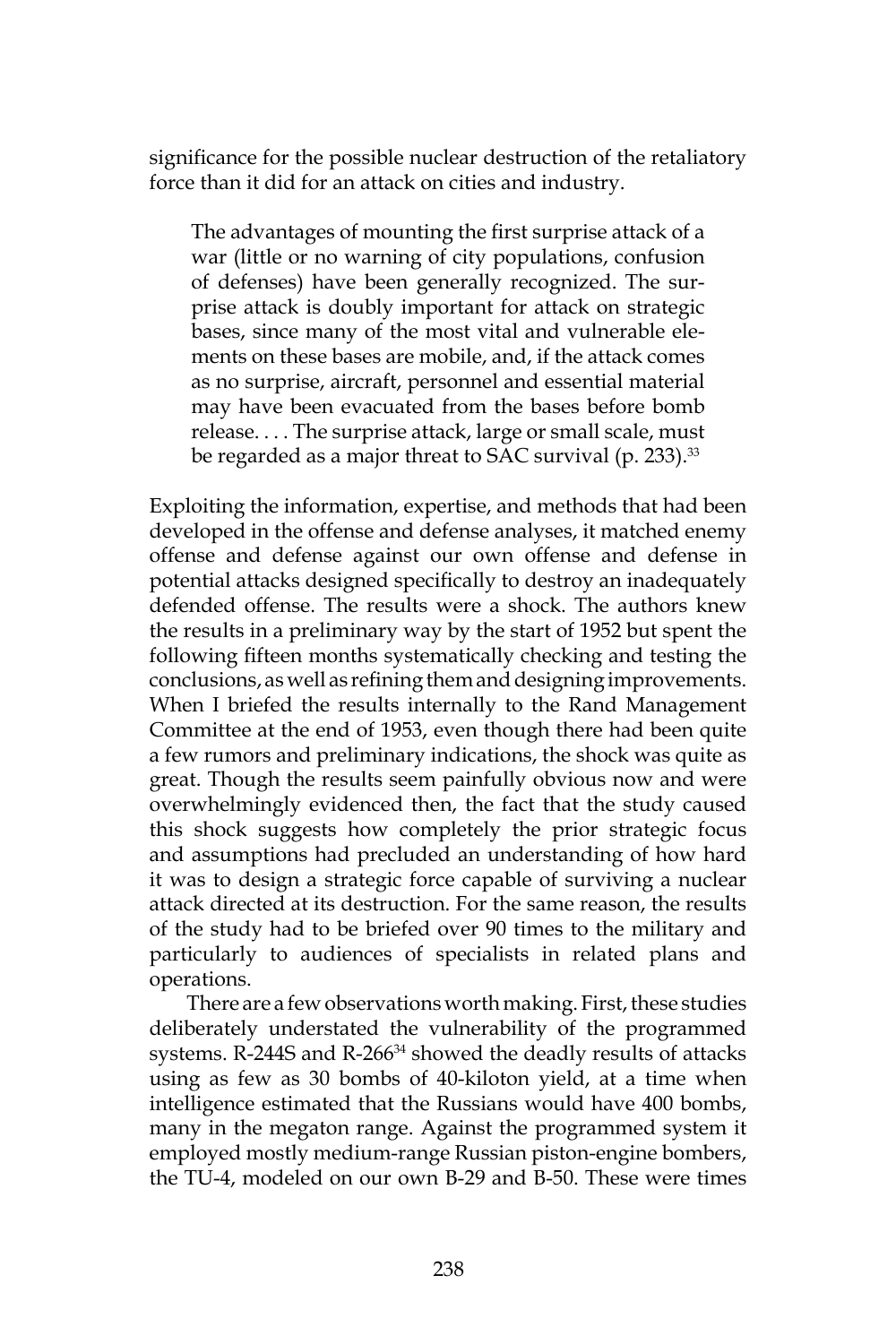when intelligence, moreover, was underestimating the Russians. (After Sputnik, intelligence frequently went to the opposite pole; but before that it underestimated how rapidly the Russians would get the A-bomb, jet-fighters, the H-bomb, long-range turbo jet and turbo-prop bombers, and how rapidly they would expand their stockpile of weapons.) The conservatism is also illustrated by comparing the forces presumed by the Base Study for 1956 with those actually revealed by intelligence in 1956 to be operational. This comparison can be made by examining R-290's section on "current vulnerability" (that is, 1956 vulnerability). $35$  It can also be shown by comparing the 1961 capabilities presumed in R-290 with the capabilities which were public knowledge by 1961. For example, the best accuracy assumed in R-290 to be available to the Russians for attacking the programmed strategic force in 1961 was 2 nautical miles (see p. 27). But President Eisenhower revealed before 1961 that the Russians and we had achieved accuracies of 1 mile. This makes quite a difference. The number of weapons needed to destroy a target varies essentially as the square of the median miss-distance. This means roughly that when circular error probable, or CEP (that is, median miss-distance), is halved, the salvo needed for destruction is divided by four. The curve on p. 27 with this adjustment looks even worse. But R-290 showed that it was feasible to destroy the force programmed for 1961 using only *manned aircraft.* The results in no way depended on a "missile gap." The entire method of both studies, however, was to show that even with the most favorable assumptions for our side, the situation was extremely bad. We therefore omitted in the printed version and for large audiences some even more extreme vulnerabilities.

Third, we studied attacks on all nuclear forces capable of retaliation, including carrier task forces. (See pp. 11ff and 30ff of R-290.)

Fourth, the data and the reasoning of the study were subjected to intensive review by experienced military officers, who were by no means eager to accept these painful conclusions. This was done not only in the course of the long series of briefings for the specialists but during months of examination by an ad hoc committee of the Air Staff which included as members officers from Plans, Logistics, Operations, and other parts of the Air Force. Even if we had been able to guess *a priori* the results of the study, we would never have been able to persuade any substantial number of military men whose *a priori* guesses had been quite the contrary.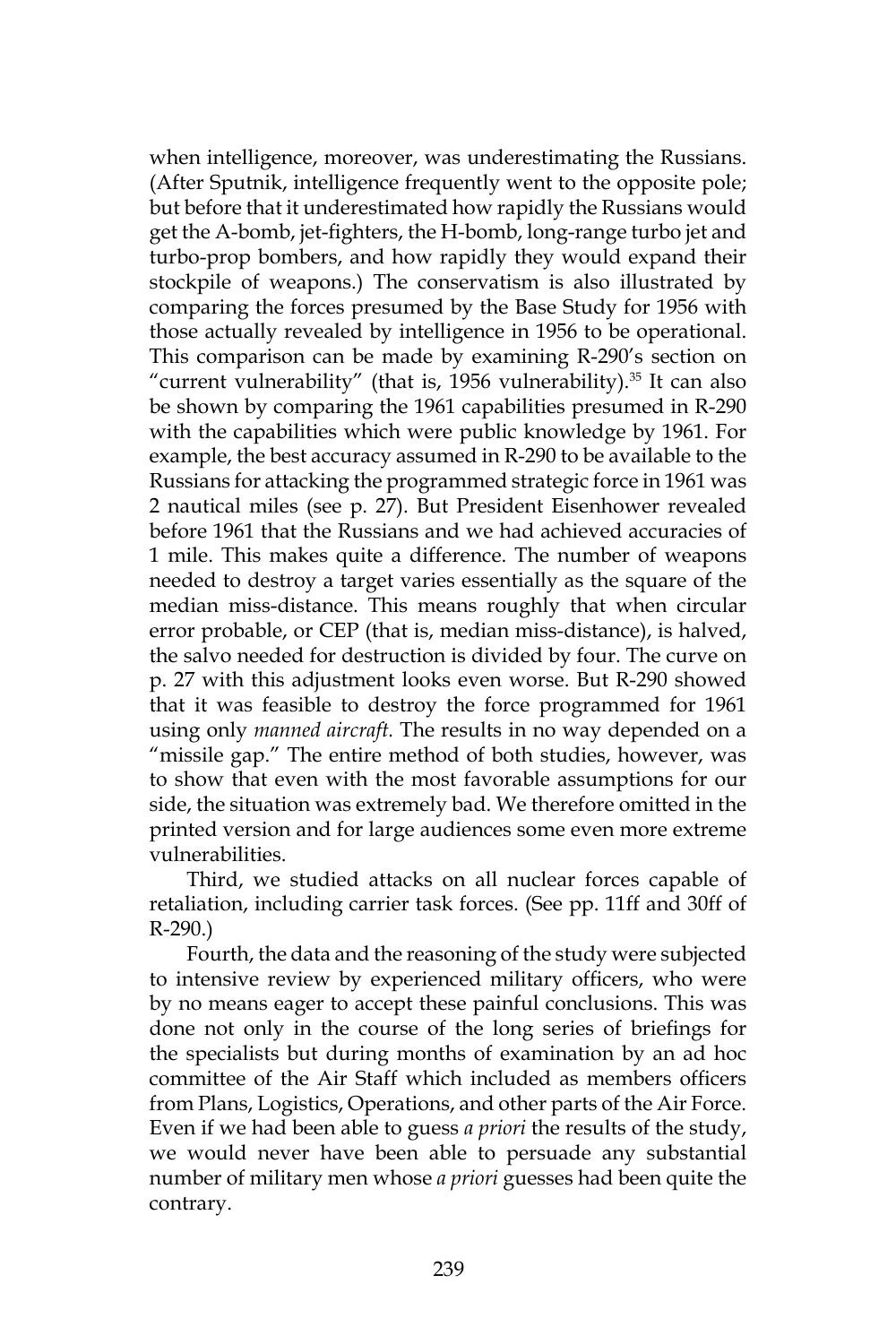But finally an examination of the Base Study, and of the study that followed it after another three years of work, should make clear that *a priori* reasoning on these matters could hardly hope to yield convincing conclusions.

When I suggest that a systems analysis was necessary, I am referring not so much to the sort of training in a specific traditional discipline that was required; I refer rather to a kind of activity or function. The systems analysts in studying the potential interactions of military forces to aid military decision, used extensive data on peacetime operations and logistics, data on the actual geographical and temporal distribution of forces and equipment, and data derived from state-of-the-art studies and theoretical analyses of equipment design, including data both for ourselves and for our adversary. Some first-class systems analysts, like Jim Digby and Ed Barlow, were electronic engineers; or like Robert Lutz, a co-author of the Base Study, an aeronautical engineer; like Bruno Augenstein, a physicist. Some were mathematicians, like Ed Quade, or mathematical statisticians, like Andy Marshall, or mathematical logicians, like myself and Norman Dalkey. Some had training in more than one discipline; Marshall and I had worked in economics, Marshall also had done work in physics, and I in industrial engineering. Harry Rowen was trained in engineering and economics. Or, like Fred Hoffman, they were trained mainly in economics. Economists played a key role. But at least one sociologist-demographer, Fred Iklé, did a partial systems analysis of great importance on the problem of reducing the chance of nuclear accidents and unauthorized acts. Bill Kaufmann, so far as I know, is the only political scientist with traditional training who undertook and successfully executed a concrete analysis of the potential operations of actual military systems, and he did this around 1960. It is not strictly correct to contrast systems analysts with physicists or social scientists or engineers. Some of each of these have been systems analysts.<sup>36</sup>

What these men had in common is that they were dealing with actual operational, design, and plans data. They were not basing evaluations on simple models and *a priori* guesses as to the performance of the interacting strategic offense and defense of both sides.

This line of attack stemmed from operational research during World War II. Pat Blackett deserves an honored place as progenitor of this method in his work during World War II, along with Harold Larnder and several others in the United Kingdom and in the United States.<sup>37</sup> He used methods that later were greatly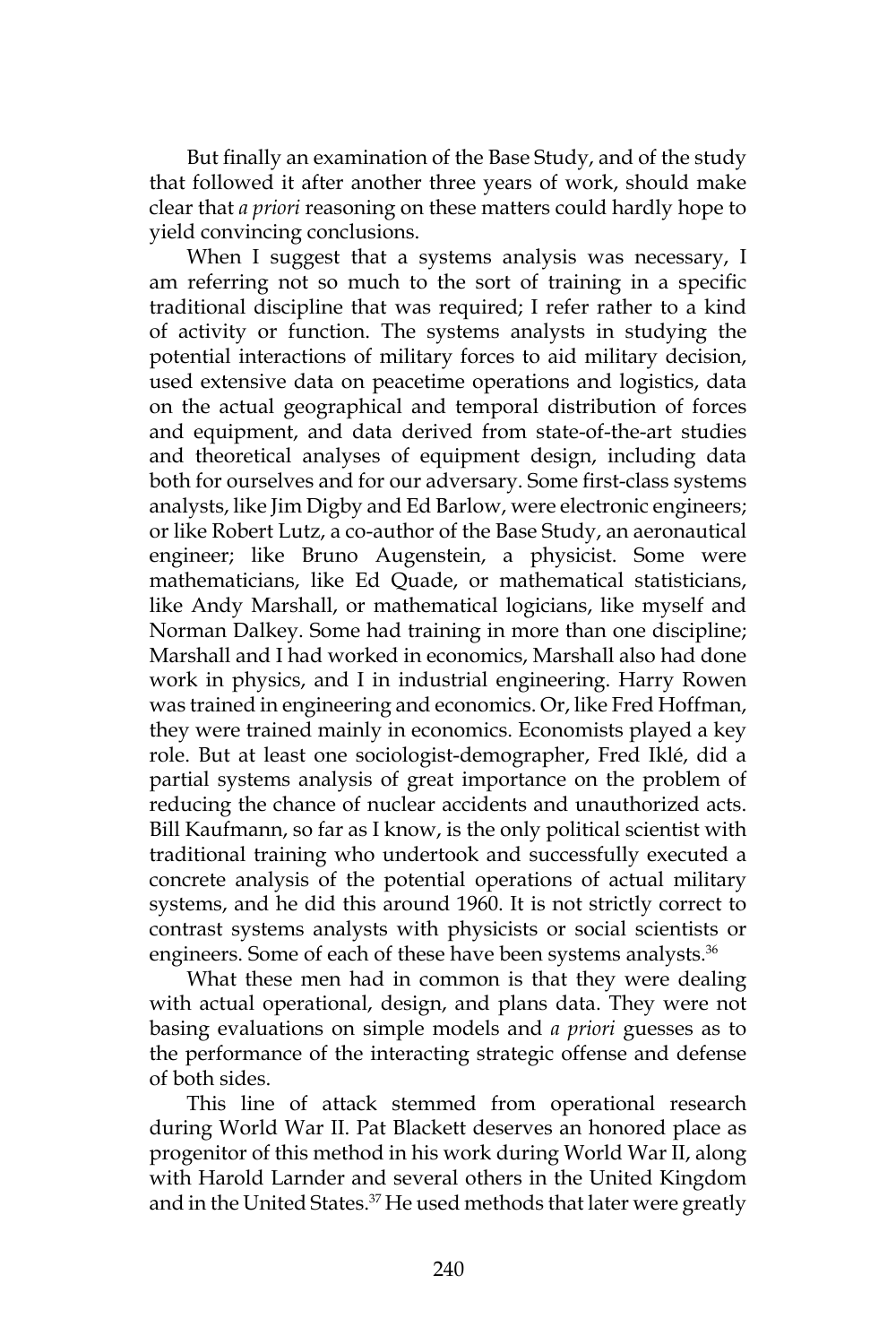extended for the more complex military decisions on equipment and operations in the postwar period, when many more variables were open.

Blackett, in a well-known paper on operational research<sup>38</sup> written during World War II, gave some illustrations of why it was absurd to hope to reach reasonable conclusions on the typical problems of potential interactions among military forces unless one had access to operational data—data, he was constrained to point out, that even physicists working on secret research and development problems normally could not and did not have. He considered the case of the anti-U-boat operations by aircraft. "The yield of the operations . . . will depend at least on the following variables: *U-boats—*number operating, tactics, defensive strength, offensive armament, geographical distribution, state of training and morale of crews, efficiency of look-outs; *Aircraft—*number and duration of sorties, search tactics, height of patrol, attack tactics, bomb load, accuracy of bombing, geographical and temporal distribution, performance, camouflage of aircraft, performance of radar, site of training and fatigue of crews; *Weather Conditions* state of the sea, cloud height and amount, visibility." He concluded: "To attempt an *a priori* solution of this problem is clearly absurd." One needs data.

But it is even more plainly absurd to suppose that one can determine *a priori* whether the American strategic force in the mid-1950s, say, was vulnerable to attack by a Russian strategic nuclear force, or whether the strategic force planned for the 1960s was likely to be easily destroyed. The absurdity is plainer because there are many more variables involved in a systems analysis of the problem of nuclear retaliation than the twenty-one listed by Blackett for the anti-U-boat operation. And, in fact, some of the individual *components* of the second-strike problem are of an order of complexity like that of the anti-U-boat case.

The point that Blackett made about the need for classified operational data for wartime operational research can easily be misunderstood, as can my similar point about the design and analysis of complex opposed systems in the postwar period. It might be taken as a sort of obscurantism, a suggestion that the people with "inside dope," and only such dopesters, have sound conclusions about the critical, potential interactions of military forces in the period under discussion. However, that is not his meaning; nor is it mine.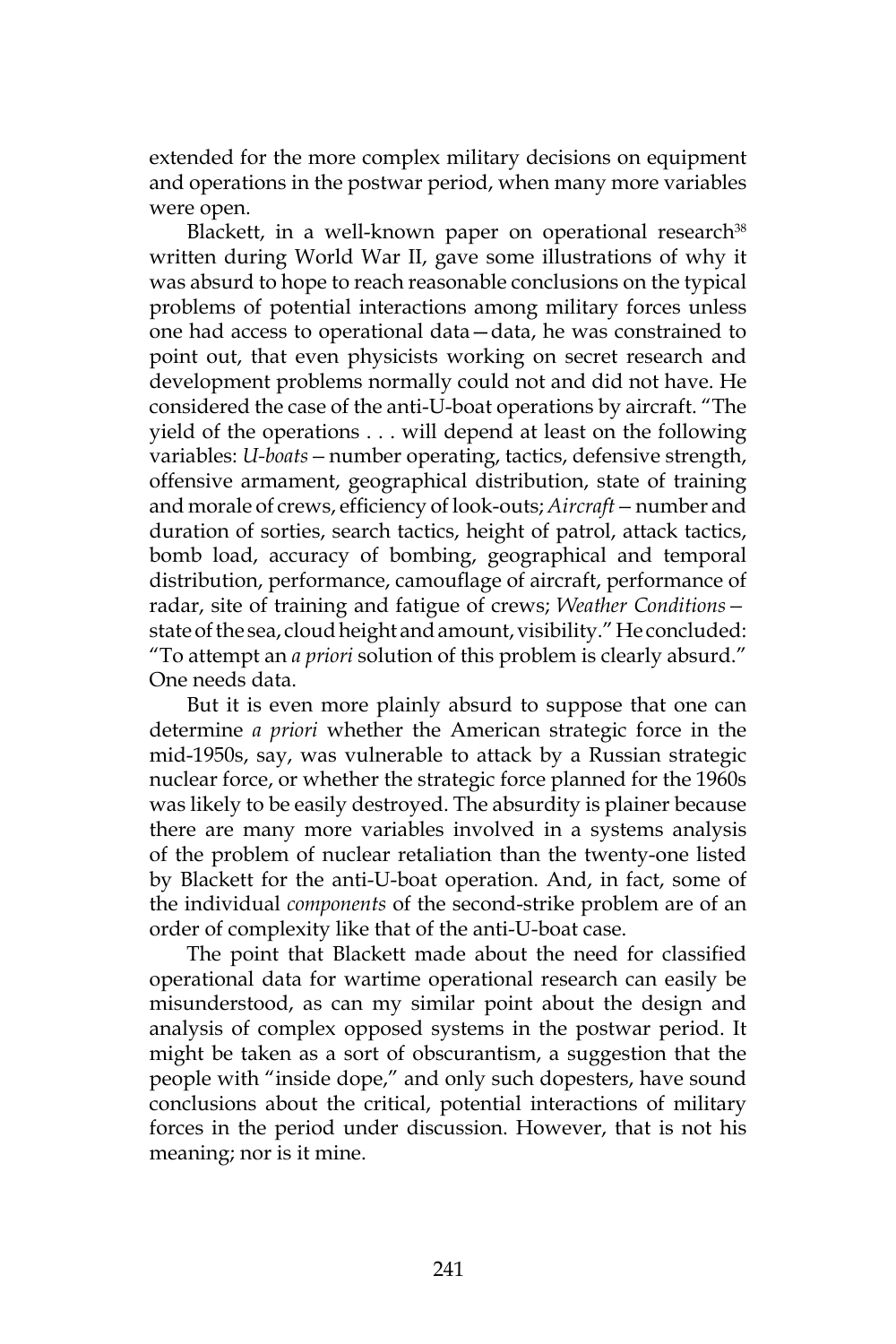First, one can have access to secret "inside information" and make no use of it—or make very poor use of it. Just as a library card or other access to the *Bibliothèque Nationale*, the British Museum, and the Library of Congress does not automatically assure that its holder has made a study of the historical documents they contain, or, if he has, that he has done it competently and written an able history; so a clearance providing access to secret operational as well as design data is very far from assuring that its holder has used such data in a competent, serious analysis. In fact, the frequent assurances by an electronics engineer such as Jerry Wiesner or a physicist such as Herbert York in October 1964 that no important technological changes were likely to affect the strategic offense or the strategic defense demonstrate that even design and development data, not to say operational complexities, may be ignored by people with access, especially when they have an ideological axe to grind.39

They said this when it was already clear that multiple, independently aimed reentry vehicles and increased precision could work revolutionary changes in the offense, and that phased array radars, advances in the computer art, and new weapons effects that greatly increased the lethal volume of defense warheads, could revolutionize active defense against ICBMs. Moreover, these changes did not simply cancel each other, they affected the relations between large, sophisticated and small, less-advanced nuclear forces. Even more than such failures to use access to development data to anticipate technological changes, there are failures to analyze the strategic military consequences of such technological changes—even when participants in the strategic debate have, so to speak, their "library card," that is, could get access to the data but do not go through the laborious analysis required. To me, it has been simply appalling how much of the debate proceeds in terms of the scholastic absurdities of *a priori* models, whether the debaters have access or do not. Among those who do not have access, Blackett has the smallest excuse for such *a priori* reasoning since, when not consumed by political passions, he knows better.

Second, the point against simple *a priori* models that pretend to cover interactions involving several dozen variables can be made in another, somewhat more explicit, way. No conclusion at all is possible except by picking values for the many variables involved. One has to determine the range, the speed, the altitude, the radar cross-section of the offense vehicles, their precision in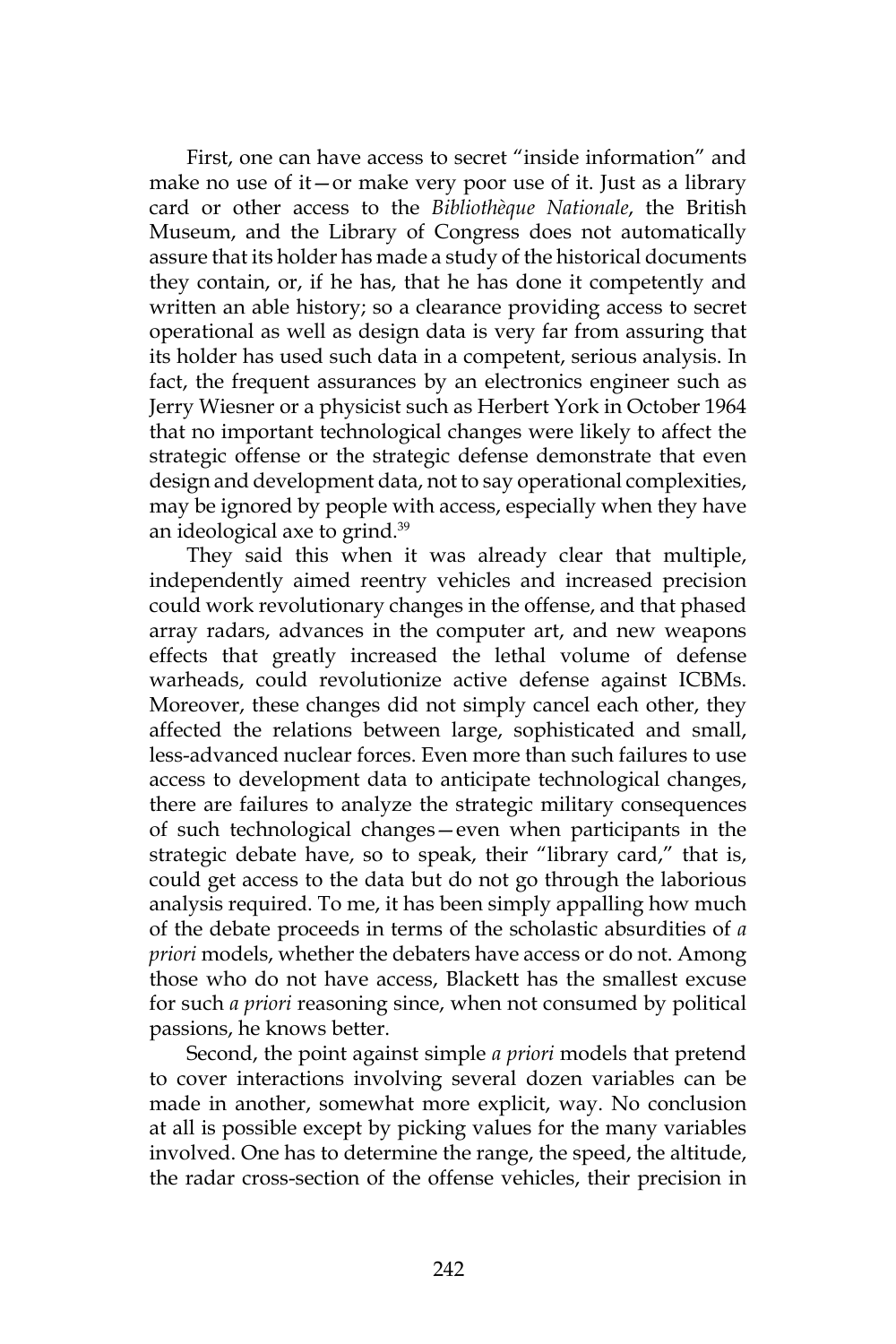navigation and bomb delivery, the yield of the weapons, and many other matters on the offense side; and one must determine the location in space and time of the vehicles under attack, their degree of readiness, protection against blast and other weapons effects, etc. If one determines these values arbitrarily, one can get any conclusion desired. It will depend simply on the arbitrary choice. If one determines it by rumor—the rumor that the B-47s used three or four hundred bases (see Raymond Aron, *Paix et Guerre)*, 40 or the rumor that one-third of SAC was armed, combat ready, and in the air at all times (see Patterson and Furniss, *NATO*, A Critical Appraisal),<sup>41</sup> or, even more farfetched, that there was, in the 1950s, a continuous air-alert of short-range fighter bombers, as Blackett suggests—then one can emerge only with a conclusion as valid as the rumors themselves.<sup>42</sup> All these and many other rumors, however, were quite false. One must agree with Blackett's original position that it is hopelessly absurd to judge the outcomes of such complex interactions without access to actual operational data, plans, and deployments. Such access is a necessary, though not a sufficient, condition for *concrete* judgments about the stability of nuclear deterrence at any particular time. There seems to me to be a very grave lack of understanding of this point today in the European and British discussions of strategy, not to say the American ones.

I do not by any means reject the importance of the more philosophical and conceptual analyses of strategy, but they are severely limited by a lack of empirical concreteness as to what they can say about the actual relations among opposing military forces in any given historical period. I am sure that as a historian, you find no difficulty in distinguishing essays on the philosophy of history by Isaiah Berlin or E. H. Carr or M. G. White, however valuable, from concrete historical studies such as your monumental work on the Franco-Prussian war, or Carr's history of Russia.43

I would distinguish my own essays on matters of principle and basic concepts, such as "The Delicate Balance of Terror"<sup>44</sup> – which was *not* about the vulnerability of strategic forces in 1958 from the detailed, empirical studies, consuming years for their completion, of the operations of deterrence in the 1950s, or the operations of deterrence in the late 1950s and the 1960s.

I say this even though the concepts elaborated in my own public essays were developed for the most part as working tools—e.g., the second-strike concept, the idea of deterrence as a matter of comparative risks, and the recognition that a stable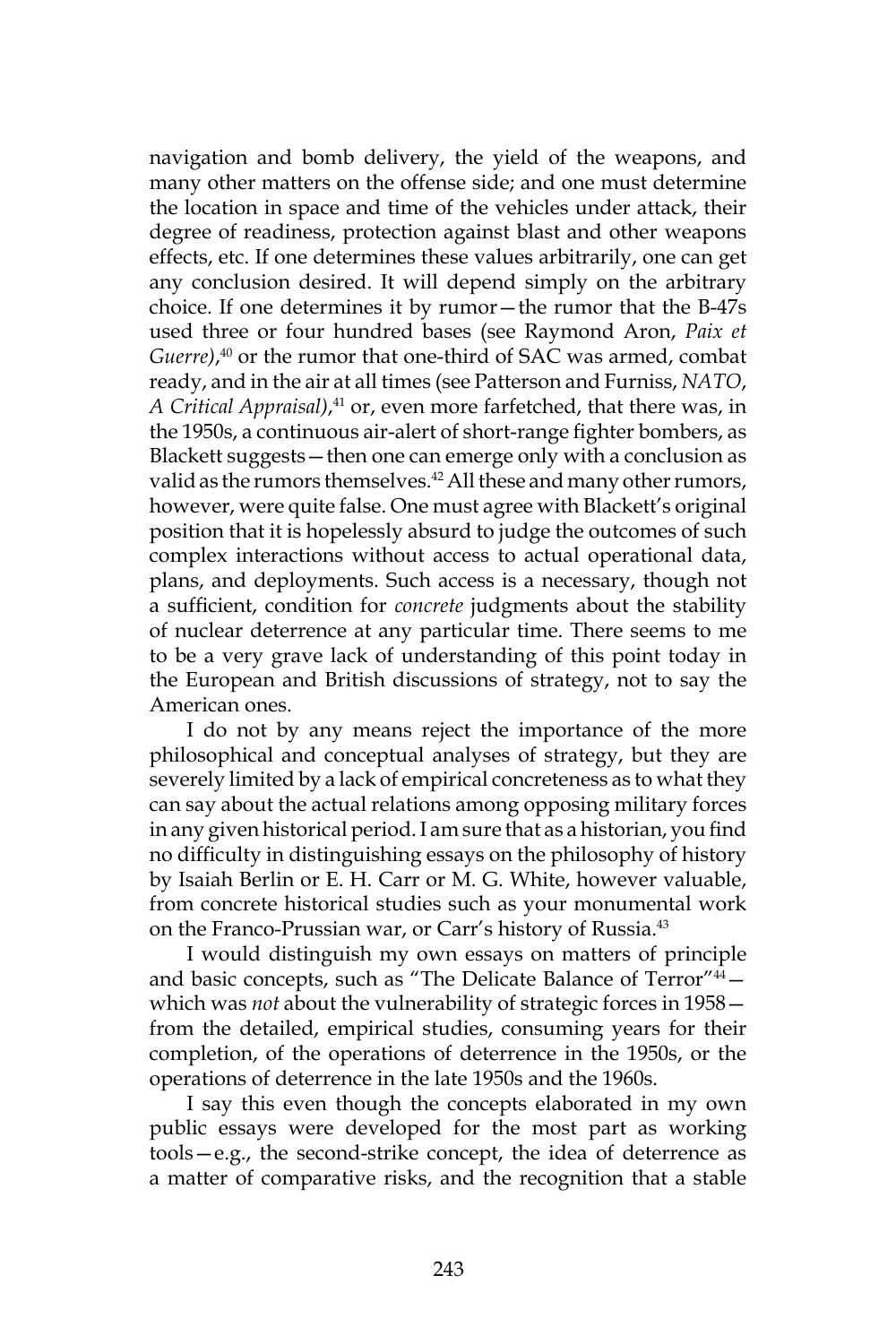deterrence was feasible, but hard, and that its stability was subject to technological upset. When "The Delicate Balance..." stated that:

it is not fruitful to talk about the likelihood of general war without specifying the range of alternatives that are pressing on the aggressor and the strategic postures of both the Soviet bloc and the West. Deterrence is a matter of comparative risks. The balance is not automatic. First, since thermonuclear weapons give an enormous advantage to the aggressor, it takes great ingenuity and realism at any given level of nuclear technology to devise a stable equilibrium. And, second, this technology itself is changing with fantastic speed. Deterrence will require an urgent and continuing effort.45

It reflected a concrete judgment made earlier in R-290, pp. 40-41:

The attacks described here, and many others studied, clearly indicate the present vulnerability of our strike force. They do not, of course, imply that a Russian attack is imminent. Nor do we think it is. That is a matter of Soviet intention rather than Soviet capability, and such intent would be affected in the first instance by Soviet knowledge of our vulnerability and in the second instance by the comparative gains and risks of alternatives to central war. Nonetheless it is a painful fact that the risks to the Soviets of attempting a surprise attack on the United States are much lower than are generally estimated. We would like this course of Soviet action to be a worse alternative to almost any other they might contemplate—including, for example, the acceptance of defeat in some limited or peripheral war. But the sober and careful scrutiny of the present vulnerability of our strike force to feasible Russian attacks, and realistic tests of the plans for its future defense, show the seriousness of the problem.

And the reference to the possibility of technological upset was not hypothetical. It was based on the fact that by the time the Base Study was finished and some, though not all, of its principal recommendations were accepted, I knew that it had no more than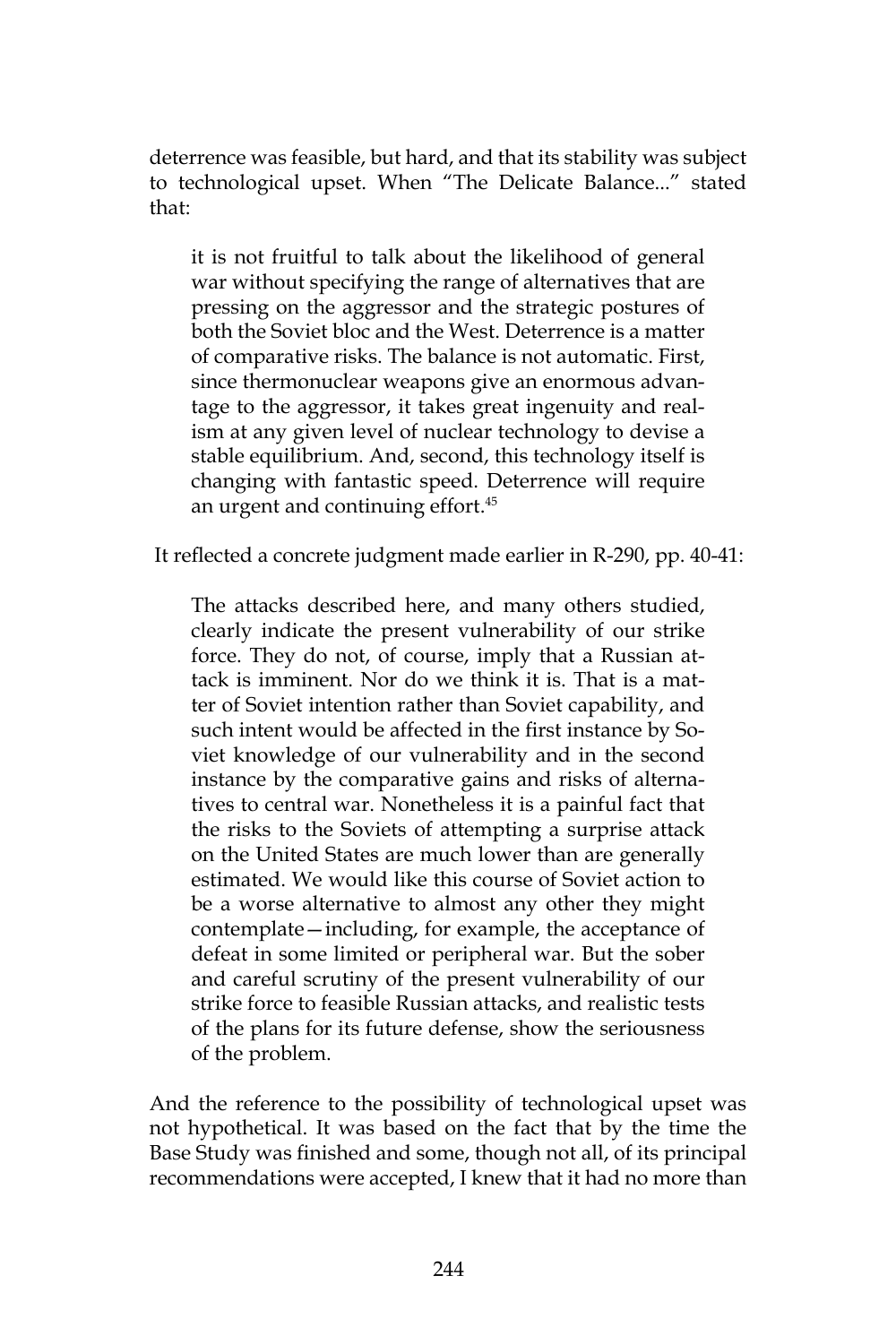seven years or so to run. In the 1960s, vehicles traveling 4 miles per second would make warning and alert measures inadequate. Fred Hoffman and I wrote "Defending A Strategic Force after 1960"  $(D-2270)^{46}$  and put it out on February 1, 1954, as the first rough cut at the problem of protecting SAC in the ballistic missile era. It was the precursor of R-290, which was not issued for two and a half years, but this precursor of the second study showing the technological limits of the first study was put out before the final report of the first study was issued in April. Moreover, it proposed the system of hardening adopted for the 1960s, but foresaw that hardening would be enough for only a finite time—that in the 1970s precision was likely to have increased enough to make it inadequate even though still useful. (Today an ABM defense of hardened ballistic missiles seems a very likely way of maintaining stability of the deterrent in the 1970s, but that can be accepted or rejected only on the basis of a detailed system analysis.)

It is conceivable that these particular concepts might have been arrived at *a priori* but I'm rather skeptical. In any case, it should be plain from the history I have tried to document why the discovery of the vulnerability of SAC, the development of the first-strike/ second-strike distinction, and the recognition of the feasible but limited and difficult stability of deterrence, owe substantially nothing to the strategic writings of the natural and social scientists. I was not familiar with these writings, and if I had been they could hardly have led me to make the conclusions that emerged from empirical study. I am afraid that your footnote 41, p. 15, and your paragraph beginning "Not until thermonuclear weapons . . ." on p. 6 are misleading.<sup>47</sup> The work at Rand that you refer to did not study the implications of Brodie's ideas. The work was quite unconscious of these early ideas of Brodie and Viner. Moreover, the study came to precisely the opposite conclusions from those implied by Viner and Brodie. The timing and direction of influence suggested in your footnote 41 and your p. 15 seem then in error. The analysis of the vulnerability of strategic forces was clear to the authors of the Base Study by the beginning of 1952, and the first summary printed report (R-244-S) was formally presented to the Air Force on March 1, 1953. Morgenstern, Schelling, and Brodie all had read, as consultants or staff members of Rand, some or all of the sequence of papers and reports on the subject.<sup>48</sup> This is by no means to minimize the great importance of Schelling's keen analysis of the relations of the problems of surprise attack, deterrence, and disarmament. His essay was an illuminating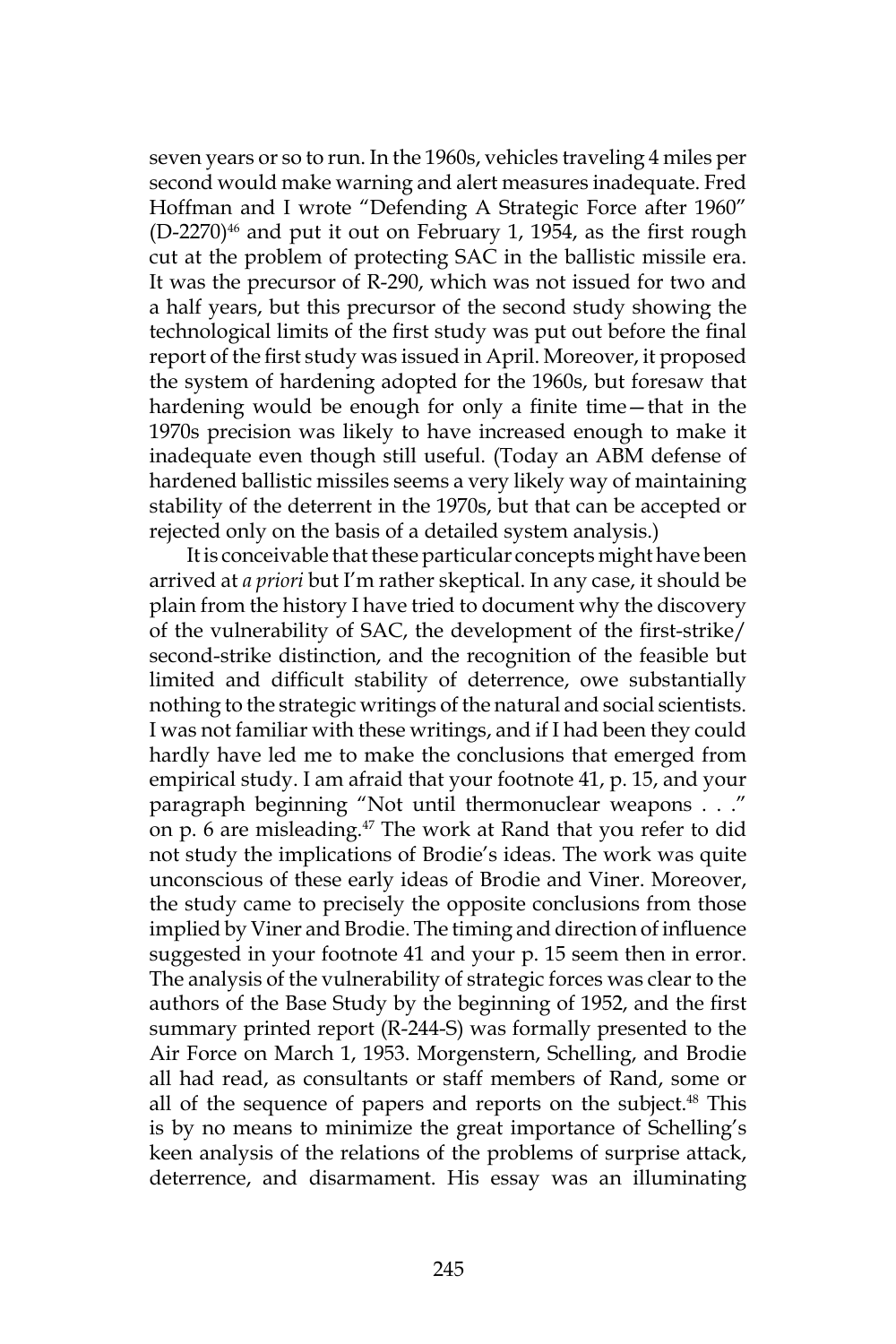example of the sorts of basic clarification that can proceed without new empirical effort on the foundation of intuition, common sense, and previous empirical work. But the discovery of the vulnerabilities of strategic forces owes its primary debt to the tradition of operational research and empirical systems analysis. Hence, the acknowledgments at the beginning of the Base Study to J. F. Digby, E. J. Barlow, E. S. Quade, P. M. Dadant, E. Reich, *et al.*<sup>49</sup> Because their contributions to strategy have been classified, they are largely unknown. This is true even of the important contributions of men like Fred Hoffman and Harry Rowen which are a little better known.<sup>50</sup> They are largely unsung heroes of strategy in the nuclear age.

I must apologize for the extreme length of this "letter." And for the corresponding length of time it has taken me to get it off. It is focused on one central problem, that of the stability of nuclear deterrence. Your paper quite rightly deals with many other problems besides this one. I hope, however, the material I have drawn from my lectures on this one subject will be useful.

# **ENDNOTES - Wohlstetter - On the Genesis of Nuclear Strategy**

*Note: Unbracket*ed *endnotes are Wohlstetter's. Endnotes in square brackets were add*ed *in by April 1986 by James Digby and Arthur Steiner. Endnotes in double-square brackets were add*ed *in 2008 by Robert Zarate.*

1. [These collections are now in the Joseph Regenstein Library at the University of Chicago, the Historian's office of the U.S. Department of Energy, and the U.S. National Archives.]

2. [In the Adelphi Paper version this becomes pp. 19ff.] [[See Michael Howard, "The Classical Strategists," Adelphi Paper No. 54, London, UK: Institute for Strategic Studies, 1969; and "The Classical Strategists," in Howard, ed., *Studies in Peace and War,*  New York, NY: The Viking Press, 1971, pp. 154-183.]]

3. [P. M. S. Blackett, British Nobel Laureate physicist, pioneer in operational research, was author of *Fear, War, and the Bomb,* published in the United States by McGraw-Hill in 1949. Vannevar Bush, electrical engineer, was head of the Organization for Scientific Research and Development during World War II, making him, in effect, the nation's chief scientist for the war effort.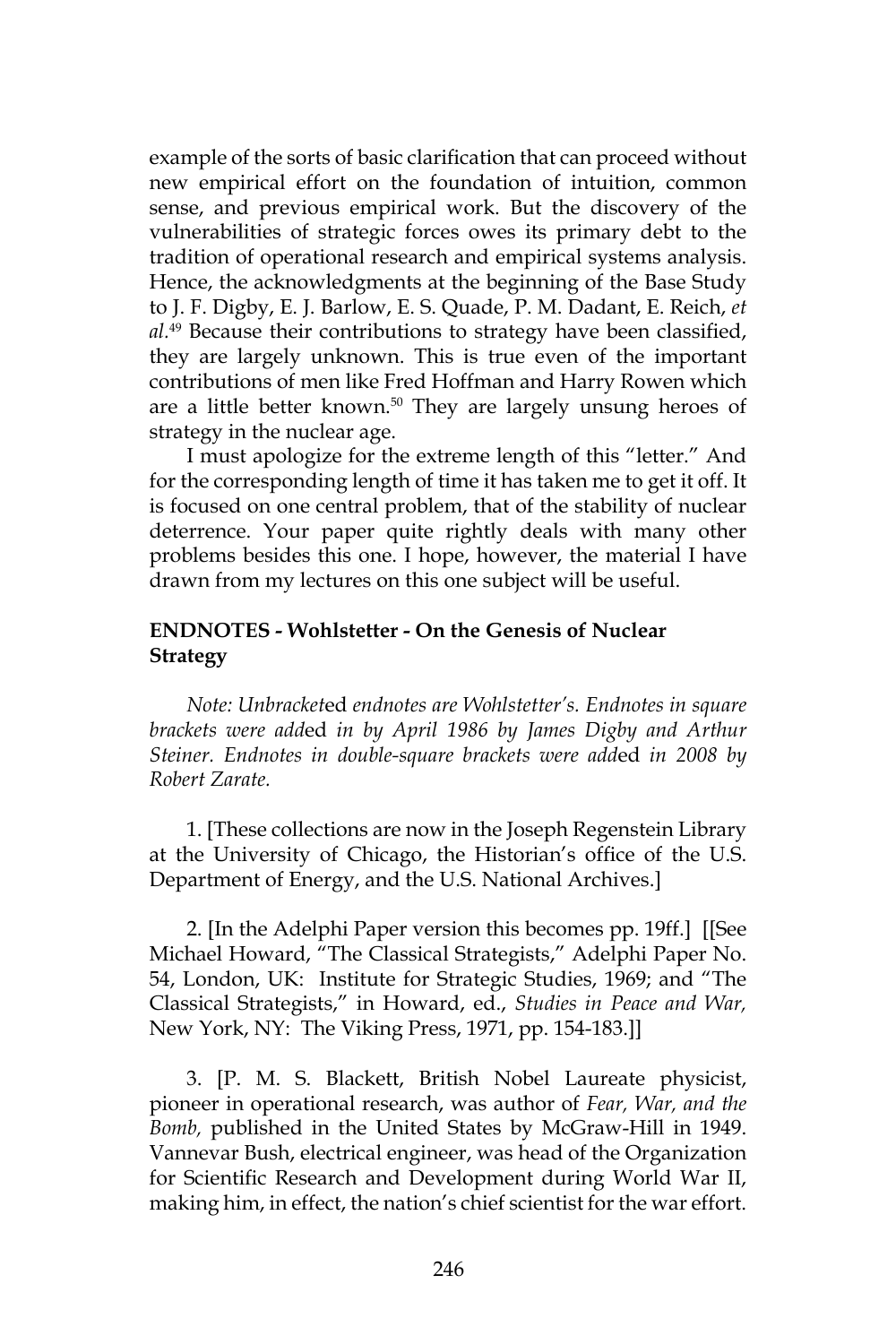He wrote *Modern Arms and Free Men,* published by Simon and Schuster in 1949.]

4. [Refers to Jacob Viner, Chicago economist and specialist in international trade; Bernard Brodie, political scientist at Yale, 1945- 51, and later at Rand; and William T. R. Fox, political scientist and associate of Brodie at Yale in the late 1940s, later at Columbia.]

5. [The title of a book edited by Dexter Masters and Katharine Way, *One World or None,* New York: McGraw-Hill, 1946.]

6. These documents are in the Atomic Energy Commission collection. See p. 329 of the Hewlett and Anderson official history. [Richard Hewlett and Oscar Anderson, *The New World: Vol. 1 of a History of the U.S. Atomic Energy Commission,* University Park: Pennsylvania State University Press, 1962. One of the three similar memoranda of that date, signed by Bush and James Conant, was published as an appendix to Martin J. Sherwin, *A World Destroy*ed*,*  New York: Knopf, 1975. The three original memoranda can now be found in the National Archives.]

7. [Adelphi version, p. 21. See editors' preface, above, for a note on how this was changed by Howard.]

8. [All signers of the Jeffries report were senior scientists at the Metallurgical Laboratory, University of Chicago. For background on the "Prospectus on Nucleonics," see Hewlett and Anderson, *op.cit*., pp. 324-325, and Alice Kimball Smith, *A Peril and a Hope,*  Chicago, IL: University of Chicago Press, 1965, pp. 19-24 and 539- 559. Most of the text is reprinted in Smith, *ibid.*; the full text is in the National Archives.]

9. [Here Wohlstetter was referring to unpublished writings that are still not generally available.]

10. [The Franck Report, a report to the Secretary of War, is reprinted as an appendix in Smith, *op.cit.*, pp. 560-572. For background, see *ibid.*, pp. 41-52, and Arthur Steiner, "Baptism of the Atomic Scientists," *Bulletin of the Atomic Scientists,* February 1975, pp. 21-28.]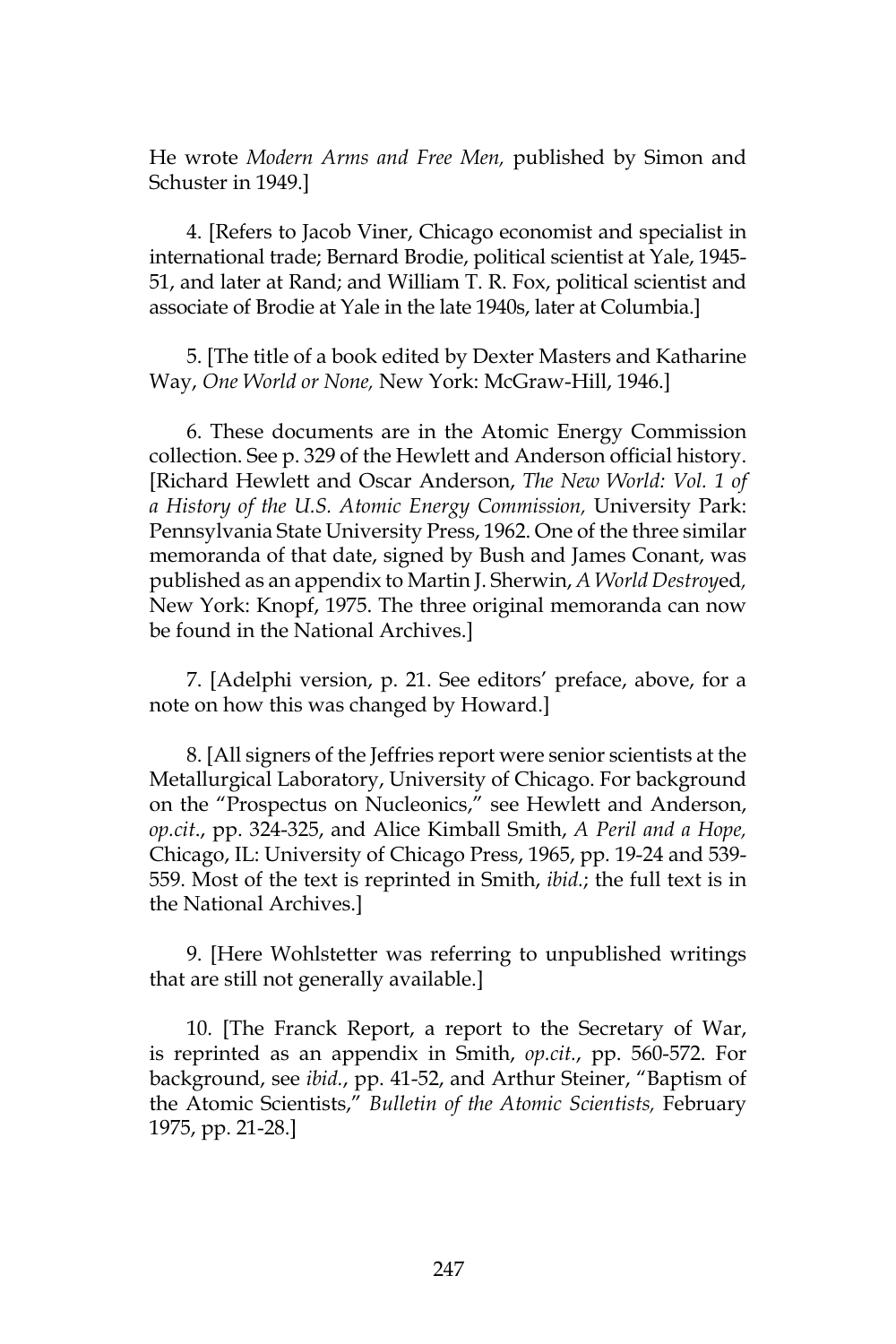11. "Atomic Weapons," paper presented at a Symposium of the American Philosophical Society on Atomic Energy and Its Implications, Philadelphia, November 1945. [See *Proceedings of the American Philosophical Society,* Vol. 90, No. 1, January 29, 1946, The American Philosophical Society, Philadelphia, 1946.]

12. [Quoted in] Hewlett and Anderson, p. 358. [The Interim Committee was set up by Secretary of War Stimson in May 1945 to advise him on atomic energy policy. Its scientific panel was composed of Oppenheimer, Fermi, Lawrence, and Arthur H. Compton. The minutes of the meeting that included the Scientific Panel have been published as an appendix in Sherwin, *op.cit.* The original is in the National Archives.]

13. [The quoted passage is from *Atomic Energy, Hearings on S. Res. 179*, Special Committee on Atomic Energy, U.S. Senate, 79th Congress, First Session, Part I, U.S. Government Printing Office, 1946.]

14. Sometimes 4 [square] miles was estimated for total destruction. [The U.S. Strategic Bombing Survey report, *The Effects of Atomic Bombs on Hiroshima and Nagasaki,* U.S. Government Printing Office, 1946, pp. 3 and 30, cites "4.4 sq mi which were almost completely burned out" at Hiroshima and 9.9 sq mi as the area within which wood frame buildings were damaged at Nagasaki.]

15. [Wigner was a Manhattan Project physicist, later a Nobel Laureate.]

16. [Albert Wohlstetter, Henry S. Rowen, Robert Lutz, and Fred Hoffman, *Selection and Use of Strategic Air Bases,* Rand Report R-266, 1954 (declassified in 1962). Publicly released in 1985, a number of copies have been in scholarly hands for some time; for a description of its methodology, see E. S. Quade, *Analysis for Military Decisions,* Chicago: Rand McNally, 1966, Chap. 3, pp. 24- 63. See also Bruce L. R. Smith, *The RAND Corporation,* Cambridge, MA: Harvard University Press, 1966, Chapt. VI.]

17. At the same symposium that included Oppenheimer's paper on "Atomic Weapons," and also a short, less explicit version by Langmuir of his four-stage atomic arms race. ["The Implications of the Atomic Bomb for International Relations,"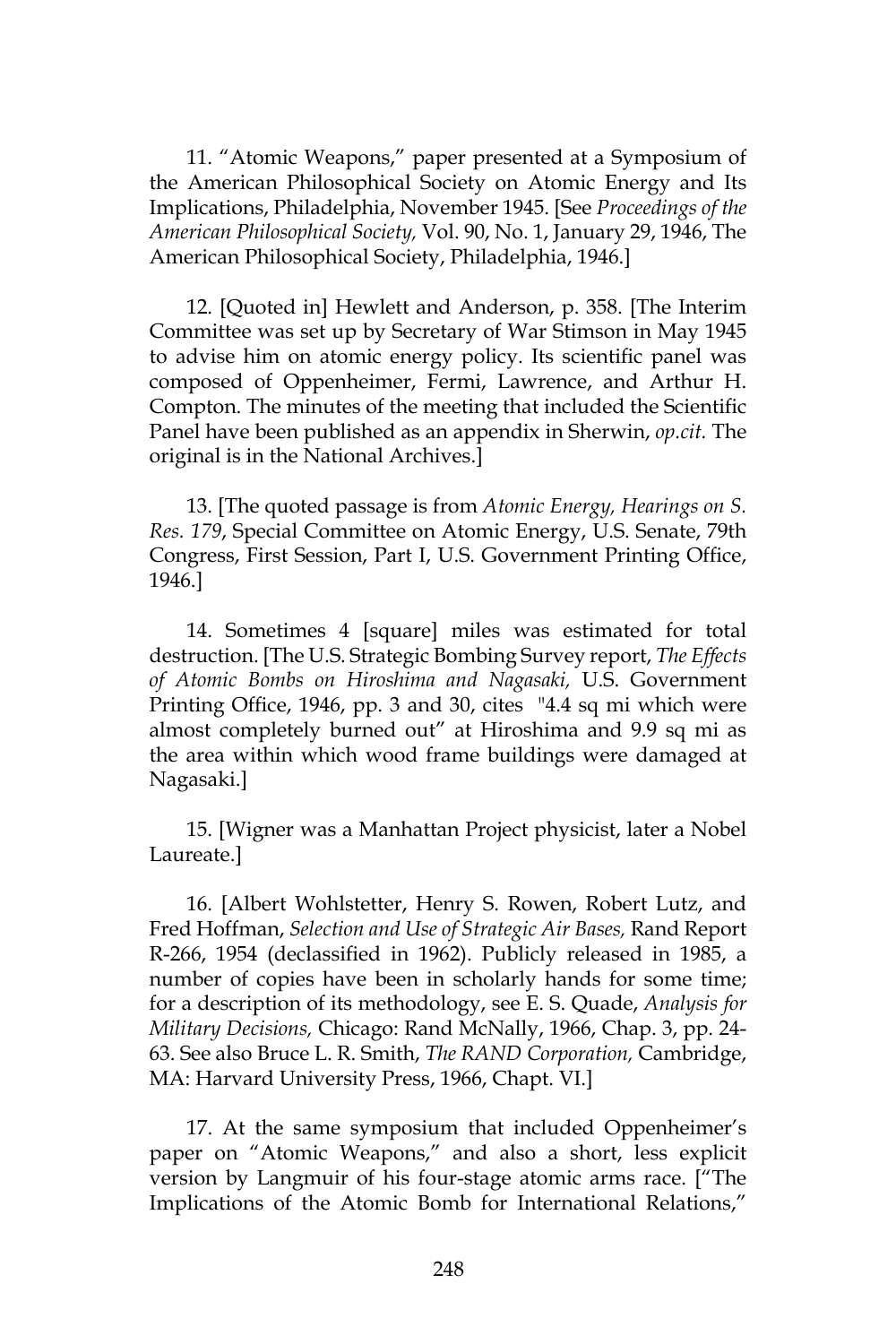Proceedings of the American Philosophical Society, Vol. 90, No. 1, January 1946. Viner's paper is also available in his *International Economics,* Glencoe, IL: The Free Press, 1951, pp. 300-309.]

18. Not that it was unanticipated. The University of Chicago scientists had met on September 20, 1945, and concluded that "The atomic bomb makes surprise an unimportant element of warfare. Retaliation in equal terms is unavoidable, and in this sense the atomic bomb is a war deterrent, a peace-making force" (Box 28, Folder 25, Harper Collection). Viner, however, unlike the physicists, noticed the inconsistency with some of the principal themes these same physicists were advancing at the time. [Viner attended the conference and read an early version of his paper. The Harper Collection is now in the Regenstein Library, University of Chicago.]

19. [Gallois retired from the French air force and became an advocate of a French nuclear capability. For a summary of his early views, see Howard's Adelphi version, p. 29.]

20. [Bernard Brodie, ed., *The Absolute Weapon: Atomic Power and World Order,* New York: Harcourt, Brace, 1946. Brodie contributed Chaps. I and II, pp. 21-107.]

21. [See Masters and Way, *op.cit.*, pp. 26-32.]

22. [See Norman Cousins's editorial in *The Saturday Review of Literature,* August 18, 1945, pp. 5-9. Cousins's editorial preceded the scientists' public statements.]

23. [I.I. Rabi, Nobel Laureate physicist, was a consultant to the Manhattan Project and a member of many governmental advisory committees after World War II.]

24. East River and Lincoln came at the start of the 1950s and were accompanied and followed by a great flurry of concern in the universities and in the intellectual community about urban defense. It was reflected in the *Bulletin of the Atomic Scientists*  and in the liberal and popular magazines and newspapers at the time, and it culminated in the disasters of the Oppenheimer Hearings. [U.S. Atomic Energy Commission. *In the Matter of J. Robert Oppenheimer,* MIT Press, Cambridge, MA, 1971. See index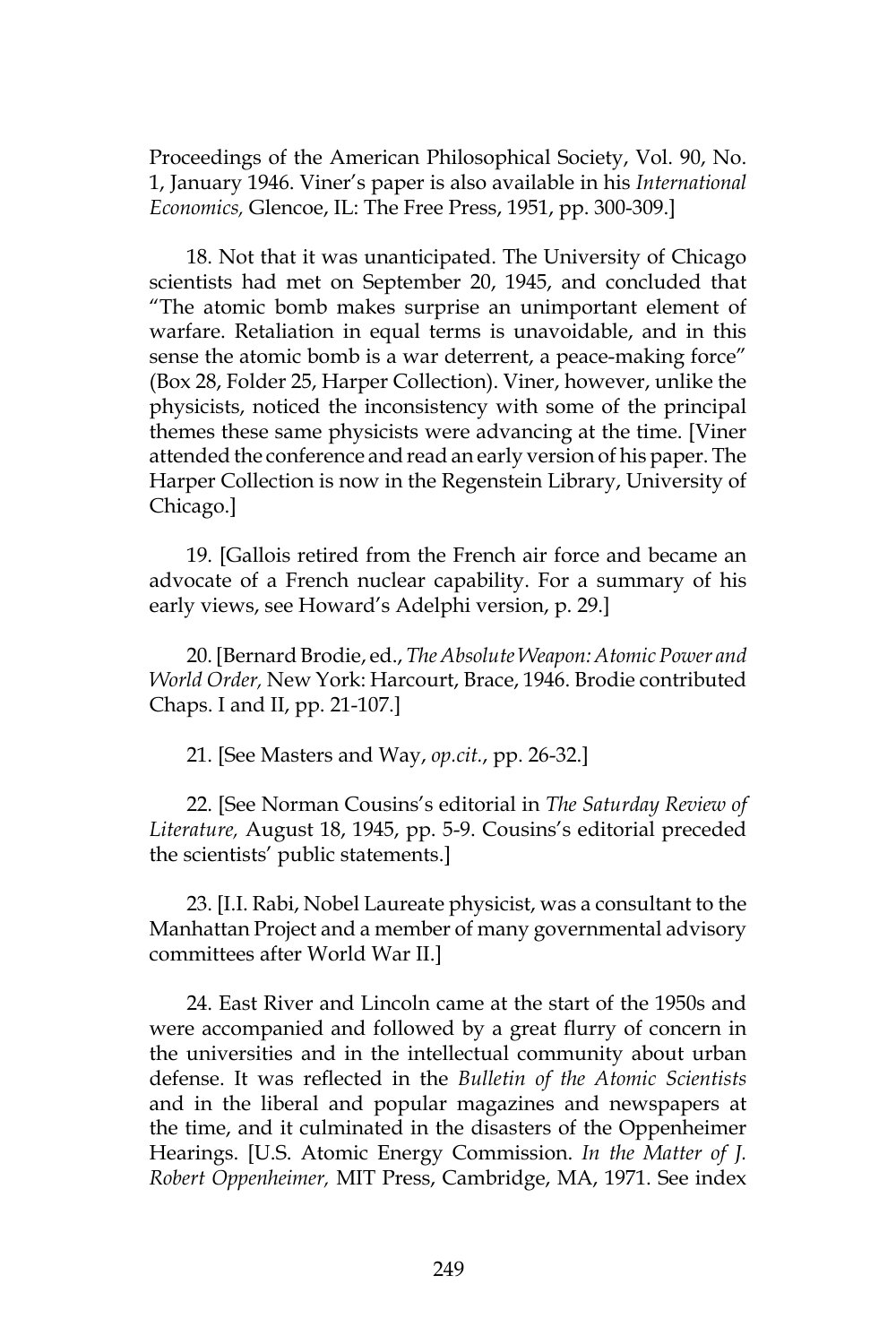for many references to Lincoln, East River, and Vista.] [[Digby and Steiner's index is not included in this edited volume.]] Your statement, p. 14, about the timing of the public concern is almost the reverse of what actually happened. Sputnik occurred near the end of the campaign for civil defense by the MIT, Harvard, Cal Tech, and etc., faculty members, who then switched back to the notion that there was no defense and that defense indeed might be destabilizing. Teller and others tended to change places with their physicist opponents in a kind of minuet. But they never commanded the support of the intellectual community that Oppenheimer, Bethe, Rabi, Rabinowitch, *et al*., had. [The reference to p. 14 was to material on p. 26, Adelphi version.]

25. Statement of Eugene Tatom, Commander, U.S. Navy. *The National Defense Program-Unification and Strategy,* Hearings before the Committee on Armed Services, House of Representatives, 81st Congress, First Session, October 1949, U.S. Government Printing Office, Washington, 1949, p. 170. Compare Blackett, a Navy opponent of strategic bombing, in 1948: "The power of human beings to 'stick it' is immense; a determined folk will learn to stand atomic bombardment, if that is their fate, just as Germans learnt to stand ordinary bombing on a scale up to fifty times larger than that which the enthusiasts for strategic bombing thought would bring about the collapse of their war effort." (*Military and Political Consequences of Atomic Energy,* London, 1948, p. 56.) Blackett, of course, was also then a supporter of the Soviet position on atomic energy at the United Nations.

26. [General Curtis E. LeMay, former Commander-in-Chief, Strategic Air Command and Chief of Staff of the Air Force during the early 1960s. LeMay was noted for his enthusiastic advocacy of long-range strategic bombers.]

27. [In recent years, several secondary sources have explored the declassified original documents. See David Alan Rosenberg, "The Origins of Overkill," *International Security,* Spring 1983, Vol. 7, No. 4, pp. 3-71. See also Fred Kaplan, *The Wizards of Armageddon,*  New York: Simon & Schuster, 1983. A complete annotated war plan of the late 1940s can be found in Anthony Cave Brown, *DROPSHOT,* New York: Dial Press/James Wade, 1978.]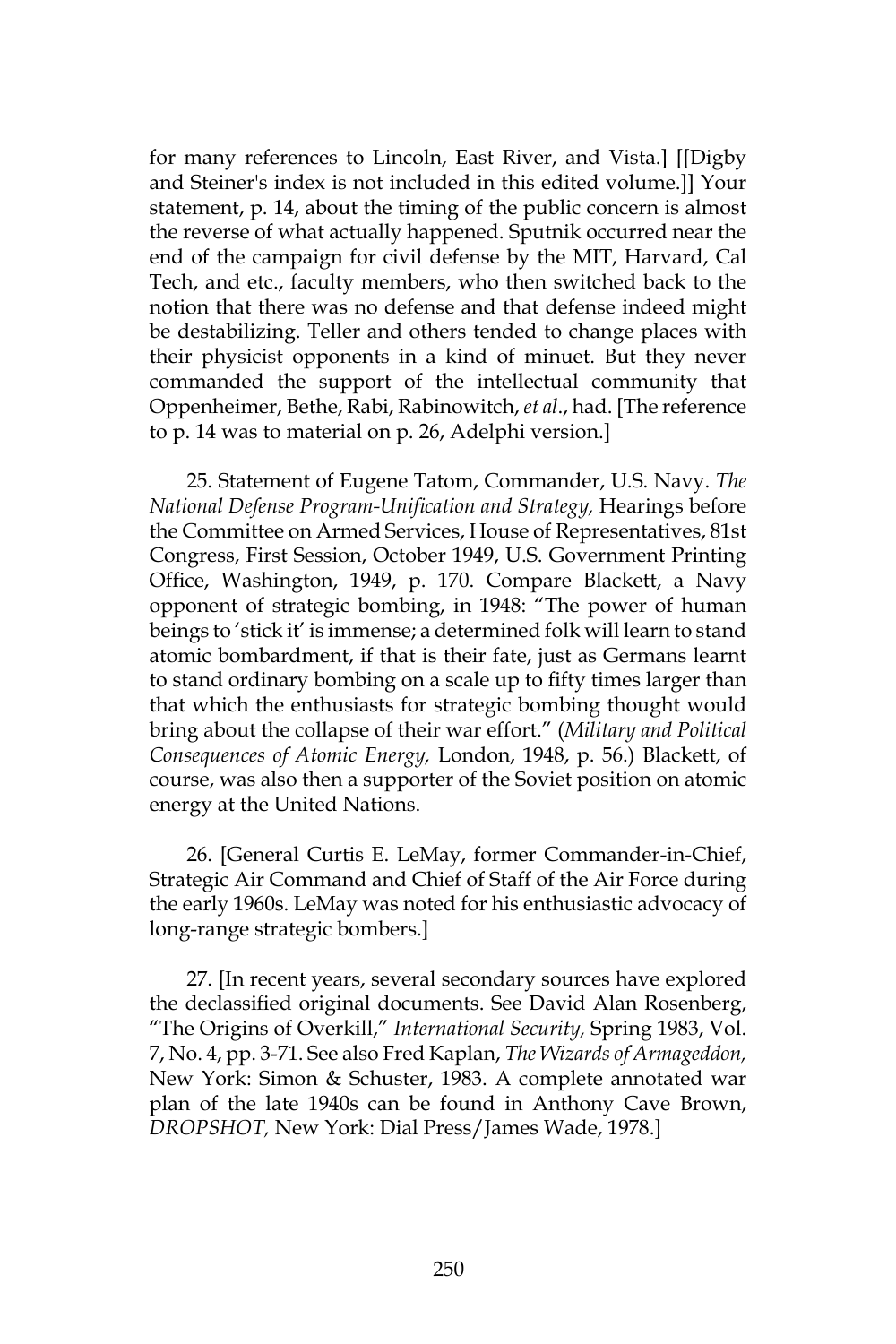28. [For example, in "Summary Evaluation of the Net Capability of the U.S.S.R. to Inflict Direct Injury on the United States up to July 1, 1955," NSC140/1 (May 1953), it is assumed that a mid-1955 attack by the Soviets would allocate 80 atomic weapons against the U.S. atomic air defensive capability worldwide, 151 against urban industrial targets, and hold 60 in reserve. Printed in U.S. Department of State, *Foreign Relations of the Unit*ed *States, 1952-1954,* Vol. II, part 1, Washington, U.S. Government Printing Office, 1984, pp. 328-349.)]

29. [For example, JCS 1924/76, October 30, 1953, in the National Archives, assumed a Soviet attack with 700 aircraft at the end of 1957.]

30. [The page numbers refer to the version included in E.S. Quade, ed., *Analysis for Military Decisions,* Chicago: Rand McNally and Company, 1964.]

31. [Edward J. Barlow and James F. Digby, eds*.*, *Air Defense Study,* Report R-227, The Rand Corporation, Santa Monica, October 15, 1951; Edward J. Barlow, *Active Defense of the Unit*ed *States 1954-1960,* R-250 (Abridged), December 1, 1953. R-227 is not yet publicly released.]

32. [According to the Rand Publications Department, R-208 is not yet publicly released. Edward Quade was a mathematician, Richard Schamberg an aeronautical engineer, and Robert Specht a mathematician at Rand.]

33. [See R-266, *op.cit.*]

34. [R-244-S is not yet generally available. It reported in summary form the conclusions of Wohlstetter's team. For a discussion, see Bruce L.R. Smith, *op.cit*., pp. 218-219. R-266, previously cited, was a more comprehensive report.]

35. [Albert Wohlstetter, Fred Hoffman, and H.S. Rowen, *Protecting U.S. Power To Strike Back in the 1950s and 1960s,* Rand Report R-290, The Rand Corporation, Santa Monica, 1956. This report is not yet generally available.]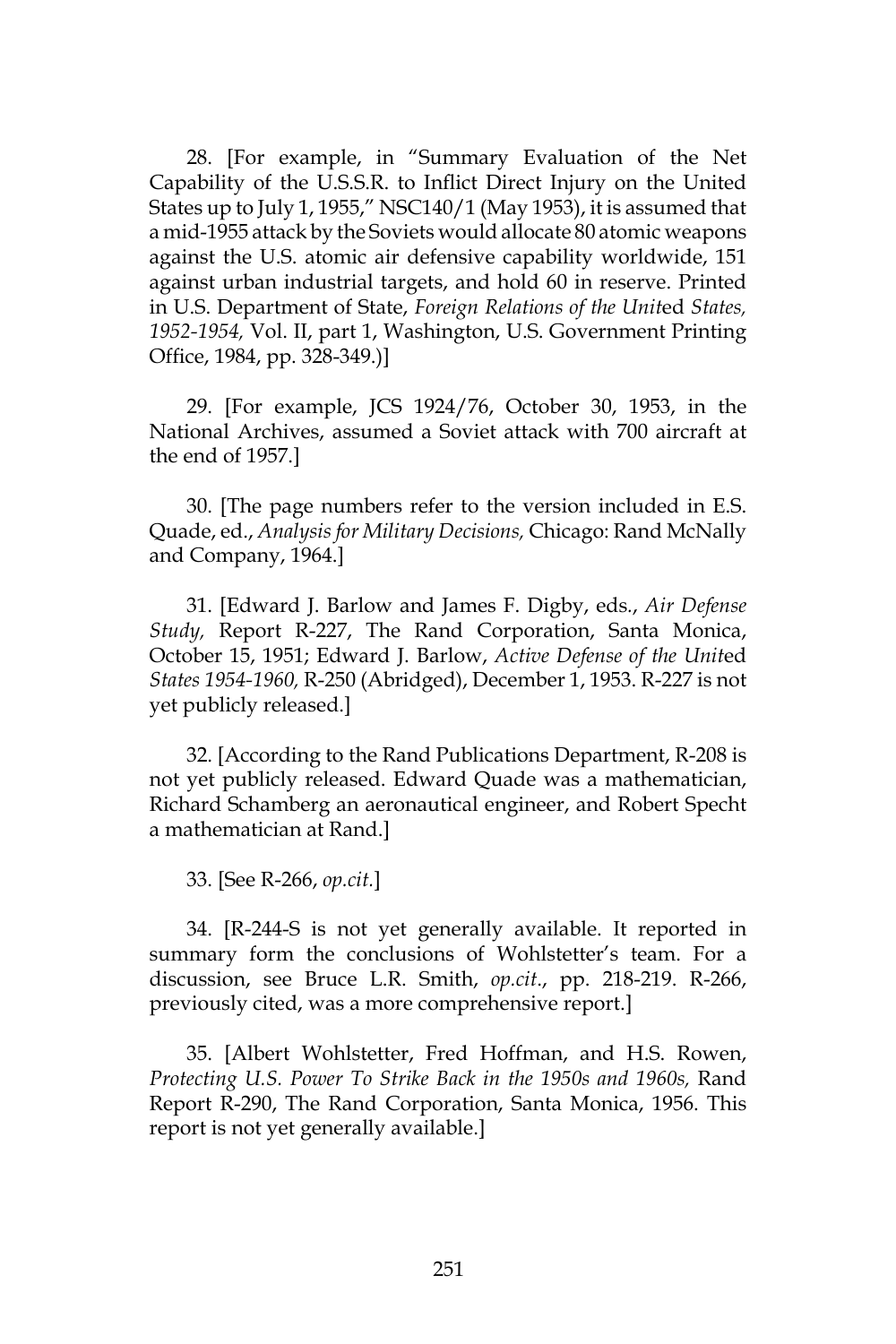36. [All of the people referred to in this paragraph were colleagues of Wohlstetter at Rand during much of the 1950s.]

37. [Harold Larnder was an English scientist who had worked on Britain's early radars before immigrating to Canada after World War II. He saw much of Rand analysts during the development of the North American Air Defense Command. Wohlstetter held him in especially high regard.]

38. [Patrick M. S. Blackett, "Operational Research," *The Advancement of Science*, Vol. V, No. 17, April 1948; reprinted in Blackett, *Studies of War,* Edinburgh: Oliver and Boyd, 1962, p. 188.]

39. [Jerome B. Wiesner and Herbert F. York, "National Security and the Nuclear Test Ban," *Scientific American*, October 1964, pp. 27-35.]

40. [Raymond Aron, *Peace and War,* trans. by Richard Howard and Annette Baker Fox, New York: Praeger, 1967, p. 422.]

41. [Gardner Patterson and Edgard S. Furniss, Jr., "NATO, a Critical Appraisal," Princeton University Conference on NATO, Princeton, June 1957, p. 32 (cited in "The Delicate Balance of Terror," *op. cit.*, p. 218).]

42. [Others may not interpret Blackett's words in quite the same way. Cf. Blackett, *Studies,* p. 133.]

43. [E. H. Carr was a British diplomat turned historian; Berlin is a British, and White an American, philosopher.]

44. [*Op. cit.*, pp. 211-234.]

45. [*Op. cit*., p. 222.]

46. [This internal Rand document has not been formally released, but copies have been in the hands of some scholars. It is cited, for example, in Fred Kaplan, *The Wizards of Armag*ed*don*, pp. 118-119. Wohlstetter himself quoted from this document in his testimony favoring the proposed "Safeguard" anti-ballistic missiles system. Today he continues to believe that stability would be enhanced by active defenses, and therefore supported proposals